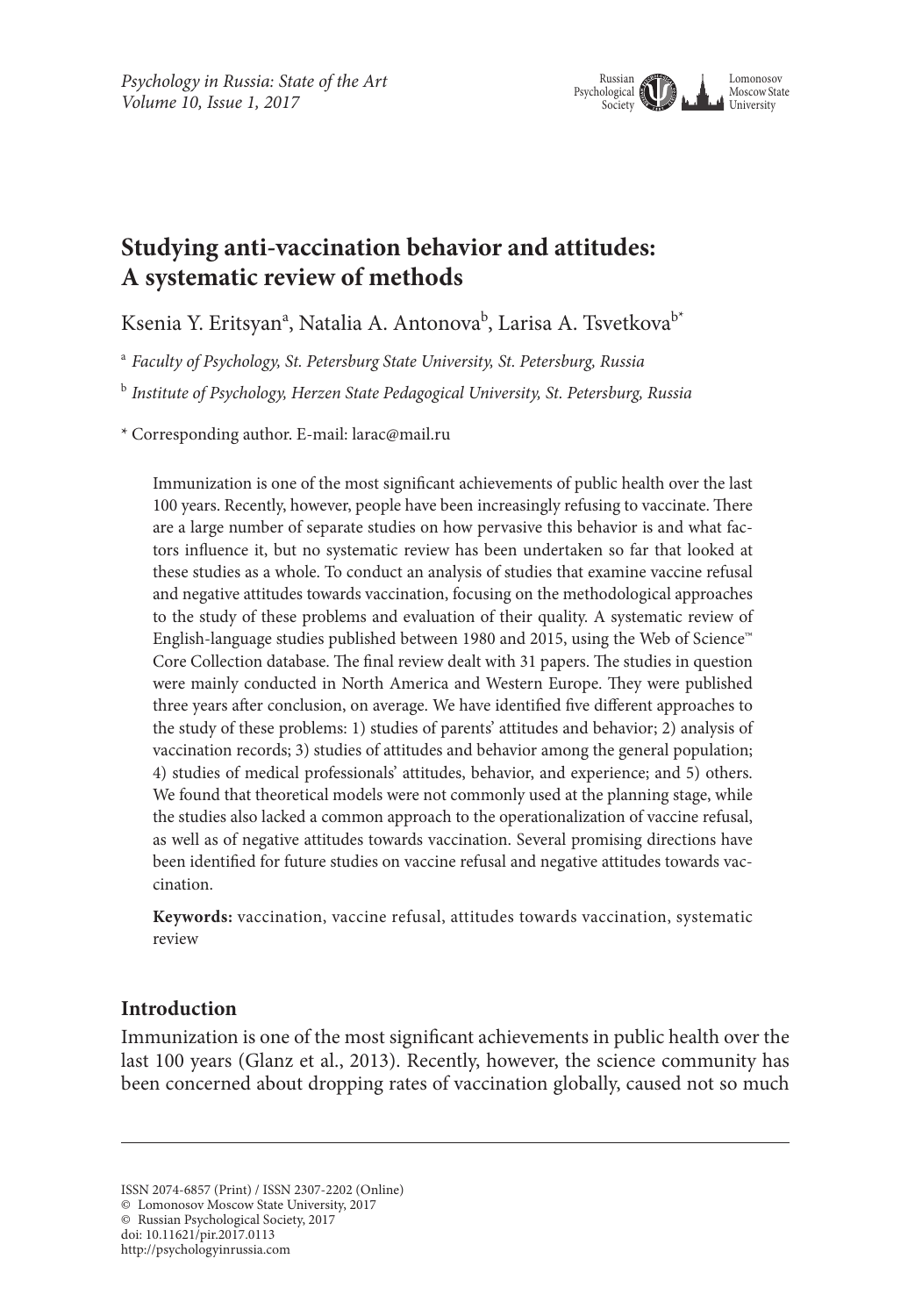by a lack of resources as by informed refusal to vaccinate (e.g.; Omer et al., 2006; Daniels et al., 2001).

Today, insufficient commitment to vaccination is commonly viewed as being within the framework of the *continual* model, whereby the extremes are represented, respectively, by vaccine acceptance and vaccine refusal/rejection, while intermediate forms include various cases of so-called vaccine hesitancy in the sphere of decision-making about vaccination (Larson, 2014). This hesitancy includes multiple behavioral strategies toward preventive vaccination and looking for an alternative vaccination schedule (Saada А. et al., 2015), including selective delay/refusal, late vaccination (Benin et al., 2006; Gust D. A. et al., 2008; Dempsey et al., 2011), or just cautious acceptance while expressing doubts when consenting to vaccination (Leask et al., 2012).

Because this phenomenon has so many different manifestations, empirical studies thereof differ in their methodological basis, as well as in their subject matter. The latest attempts to summarize diverse empirical studies include a review by Larson et al. (2014) regarding vaccine hesistancy phenomena; one by Falagas and Zarkadoulia (2008) focusing on suboptimal compliance with vaccination requirements for children in developed countries only; and a paper by Quadri-Sheriff et al. (2012) looking at the personal motivations behind decisions on immunization the idea of herd immunity.

There are two main conceptual differences between this study and those mentioned above:

- 1) The focus of our analysis is on the extreme of the vaccine hesitancy continuum, i.e. on the phenomenon of vaccine refusal. We believe that it is this particular aspect of vaccine hesitancy that is the most interesting from the public health point of view, both practically and scientifically. Moreover, vaccine refusal might be characterized by a different set of factors than other types of vaccine hesitancy; therefore, such studies should, perhaps, be analyzed separately.
- 2) This paper looks at the methodological basis underlying studies of vaccine refusal, rather than trying to analyze their results. The existing systematic reviews offer but a superficial look at the design and methods of vaccine refusal studies. A systematic review of the methodological basis of such studies will allow the identification of their main deficiencies, as well as offering some insights into developing new approaches. Also, this type of analysis is indispensable for those countries and researchers who are just beginning to examine these problems (thus, we were able to find but a few recent studies of this kind conducted in Russia (Antonova et al., 2014; Elukova, 2015).

#### **Method**

To describe the methodological approaches to analyzing the vaccine refusal problem, the systematic review method was used. The review included papers on social or medical issues published between 1980 and 2015 in peer-reviewed journals, and containing the empirical results of the original studies.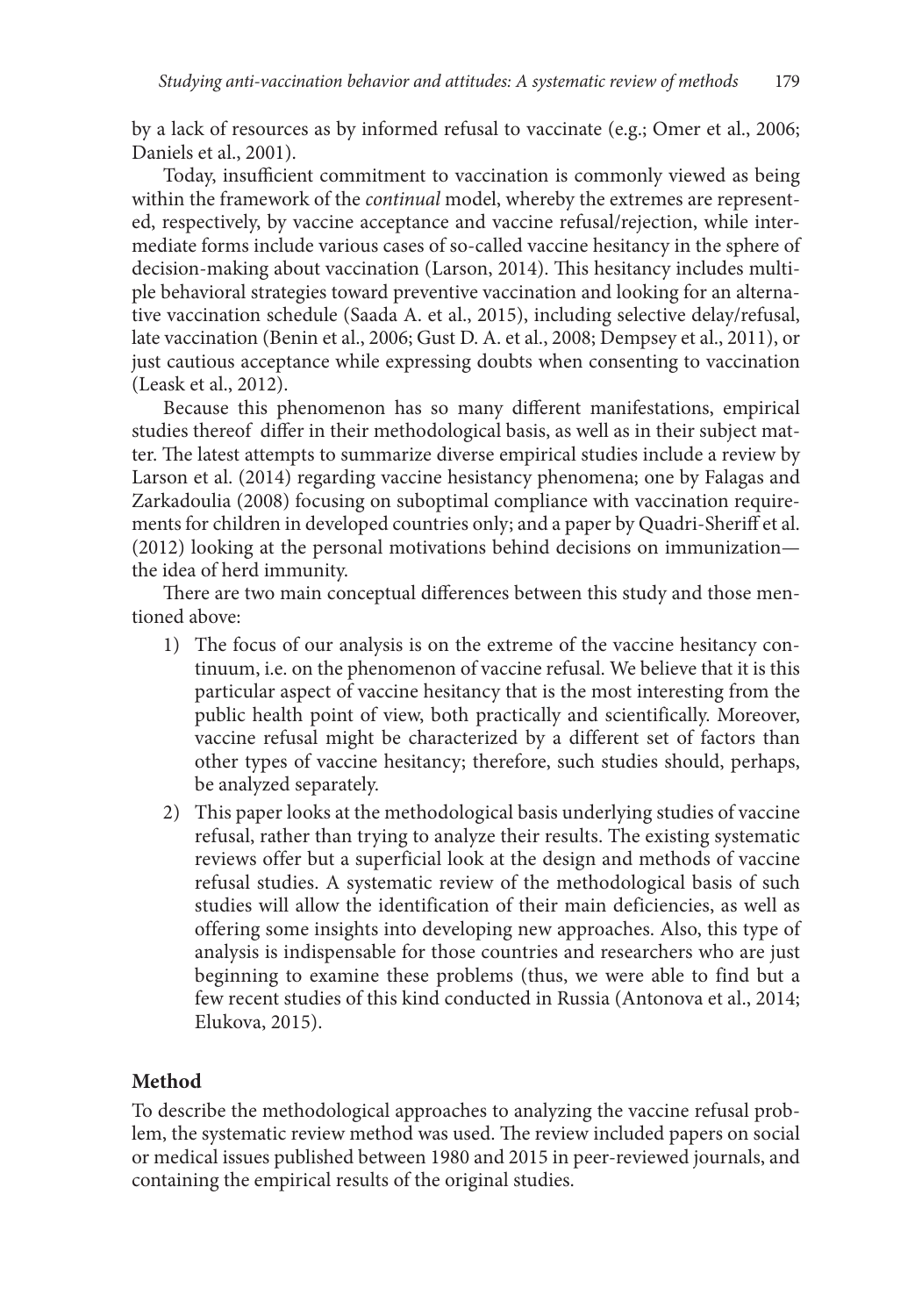### *Paper search algorithm*

The search for the papers was conducted in the fall of 2015, using the Web of Science TM Core Collection electronic bibliography database.

The following criteria were used for including a source in the study:

- • Publications had to be in English;
- The publication date had to be between January 1, 1980, and October 1, 2015;
- Data on the methods and results of an empirical study of the vaccine refusal phenomenon among any population group had to be available;
- The studies had to focus on attitudes/behavior leading to the rejection of all or most vaccines (but not any one specific vaccine) for oneself and/or one's children.

The following criteria were used to exclude a study from the review:

The studies focused on attitudes/behavior concerning specific vaccines.



In the process of working with the Web of Science™ Core Collection electronic bibliography database, the following search sequence was used: (antivaccin\*) or (anti-immuniz<sup>\*</sup>) or (vaccin<sup>\*</sup> near/3 refus<sup>\*</sup>) or (vaccin<sup>\*</sup> near/3 denial<sup>\*</sup>) or (antivaccin\*), and "1980" [Date - Publication]: "2014" [Date - Publication]. A total of 679 entries were found, among which were 536 relevant papers. After an assess-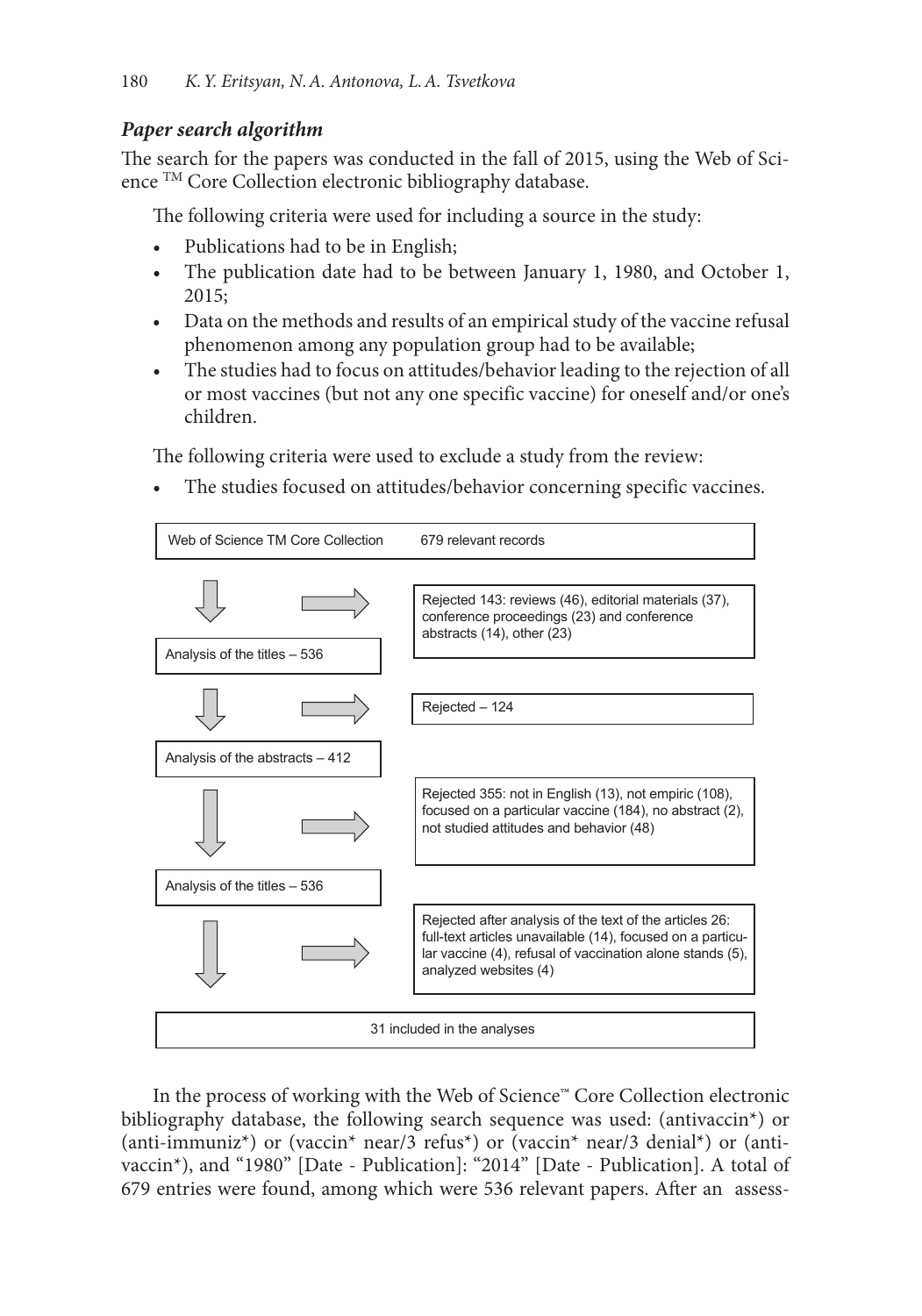ment of the correspondence of the title and abstract to the search criteria, 479 of these papers were rejected. After a review of the correspondence of the complete publication text to the inclusion and exclusion criteria in the remaining 57 studies, the final corpus included 31 publications which contained materials of original studies of the vaccine refusal phenomenon (Table 1). Figure 1 shows the step-bystep search algorithm that was applied.

#### **Results**

#### *Timeframe*

The papers that were included in the analysis were published between 2002 and 2015. At the same time, we did not detect any periods where there was a particular surge of interest in these problems: Starting in 2008, every year saw the publication of 2-4 papers on the subject that met the inclusion criteria. On average, it took about three years from the data collection stage to the date of publication ( $M=3.12$ ;  $min=1; max=8$ ).

### *Country of study*

An overwhelming majority of the studies (21=68%) were conducted in the United States. Another 7 studies (23%) were conducted in Western Europe (mostly in the Netherlands). A significant contribution was also made by Canadian researchers (3=10%). The only study conducted outside North America or Western Europe was conducted in Bangladesh.

### *Study design*

An overwhelming majority of the studies used the quantitative approach (23=74%). Two of the studies combined qualitative and quantitative methods.

Among the quantitative studies, the largest group was represented by those that were conducted using a cross-sectional design (19). Other research designs were much rarer: three experimental studies were found, as well as one retrospective matched cohort study and one case-control study.<sup>1</sup>

The majority of the quantitative studies (15 out of 23=65%) used multivariate methods for statistical analysis; however, a third of the studies (5=22%) used only bivariate methods to describe correlations between vaccine refusal and other variables; alternatively, data was described using descriptive statistics only (2=9%).

Nine of the reviewed studies (26%) used only qualitative methods.

On the whole, we can identify several *independent types of studies* looking at vaccine refusal and its factors.

### **1.** *Studies of parents' attitudes and behavior*

This group includes both qualitative and quantitative studies, which focused, above all, on examining parents' behavior and attitudes regarding vaccination of their children, and which used self-reporting. This group makes up the majority of the

1 Going forward, the sum total could exceed 100%, because some of the papers examined data from a number of different studies.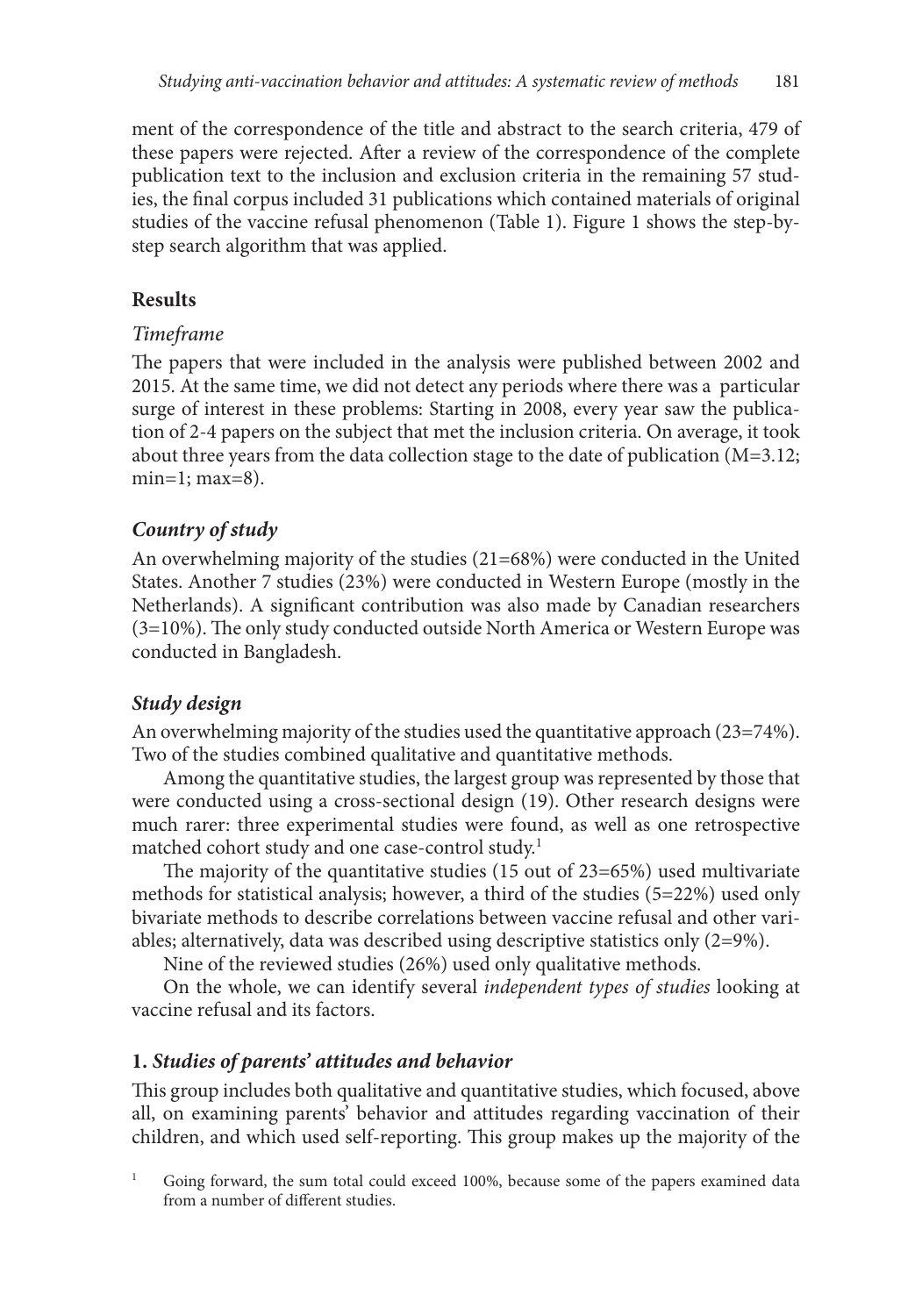studies found (20=65%). The groups were highly heterogeneous in terms of children's ages: Some researchers focused on parents of very young children, at the age when the greatest number of planned vaccinations occur; others used a much broader timeframe. The latter approach, however, can be slightly more susceptible to criticism. The fact that vaccination primarily occurs at a young age may compromise parents' ability to remember the conditions under which their children, who are older now, were to be vaccinated.

The data from such studies was often collected using samples representative of individual regions or even countries, and their size in some cases reached as many as 11,000 people. It should be noted that using large samples could often be justified under such an approach. The proportion of parents who report complete or partial vaccine refusal can be rather small, so the sample size determines whether the researchers will be able to examine the defining characteristics of a given subpopulation. In some studies (e.g., Dempsey et al., 2011), the authors say directly that a more thorough analysis of a group of individuals refusing vaccines was deemed impossible due to statistical requirements.

A number of researchers used special techniques to overrepresent the parents who refused, or had negative attitudes towards, vaccination. Indeed, these included both purely statistical methods, when a random sampling was used, and methods that might potentially lead to various biases in quantitative studies (e.g. inviting parents subscribed to antivaccination websites to take part in the study).

In a few of the studies, the main target group included those parents who followed certain alternative vaccination patterns.

It is difficult to identify one prevailing method of data collection in such studies. The quantitative approach is characterized in equal measure by telephone surveys, surveys using paper questionnaires, internet surveys, surveys conducted by mail, and surveys conducted by e-mail.

In qualitative studies, the leading role is played by semi-structured interviews and focus groups. Like other types of qualitative studies, in most cases they are characterized by small sample sizes and enrolment of participants with the help of snow-ball, targeted, purposive, or other kinds of non-probability sampling frameworks.

On the whole, the main criticism of quantitative studies of this type has to do with the fact that data collected through self-reporting, may be of dubious reliability in view of the social desirability bias phenomenon. There was only one study (Smith et al., 2011) where researchers were able to enhance the survey data with the results of objective measurements, i.e. data collected from medical records.

#### **2.** *Analysis of vaccination records*

In our review, this type of research played the main role in three studies (9%). All the studies examined the proliferation and correlates of vaccine refusal for children on the basis of data from health insurance companies. This method has significant advantages: the objective nature of data (especially for those countries where an overwhelming majority of medical procedures are processed by insurance companies), the possibility of a longitudinal design, and a significant volume of data. Thus, in the papers of this kind, which were included in our review, the sample size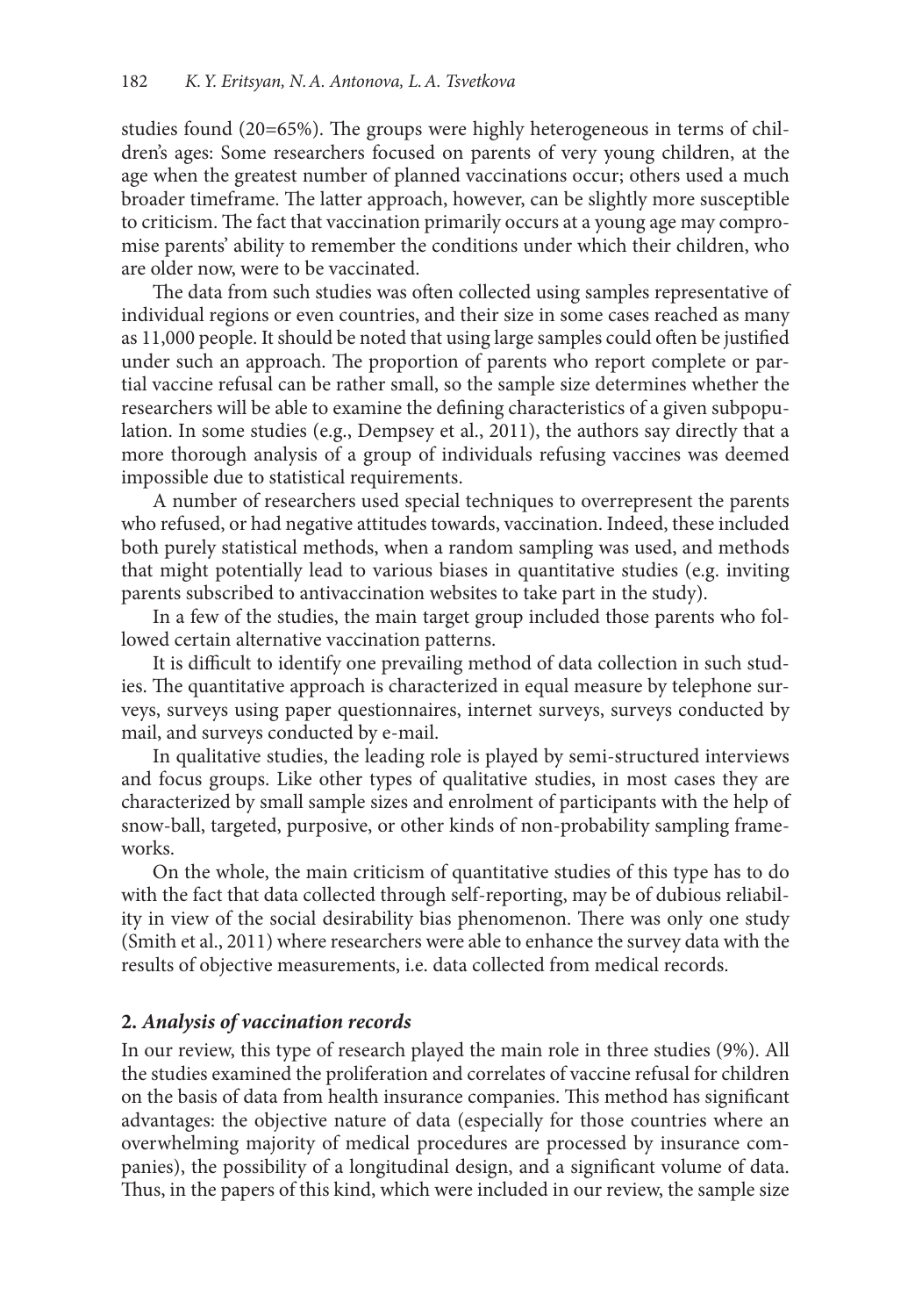varied from 1,249 (in case of a random sampling) to 100,000-300,000 people (in case of a continuous sampling). The main limitation consists in the forced nature of the variables included in the analysis — i.e. only those that are collected by the insurance company. In a vast majority of cases, these variables include only sociodemographic data and data on seeking medical help.

# **3.** *Study of attitudes and behavior among the general population*

This category only included 4 papers (13%). The main feature of these studies was the use of an experimental design, which was present in most such studies (3 out of 4), but absent from studies of any other type. In experimental studies, surveys are usually conducted using paper questionnaires or online forms, while informants are enlisted randomly or via specialized paid resources. Sample sizes are relatively small — 150–500 people. One study (Mollema et al., 2012) resembled a standard survey of parents, i.e. a questionnnaire survey of a large representative sample. A certain advantage of this particular study consisted in the presence of parallel objective measurements, including the results of blood tests, as well as data from medical records.

# **4.** *Study of health professionals' attitudes, behavior, and experience*

This category includes roughly one fifth of all papers that were analyzed (6 papers=19%). We can identify two major directions in such studies: 1) health professionals were used as experts who can define the vaccine refusal situation (e.g. Fredrickson et al., 2004, and Quaiyum, Gazi, Khan, 2010), while their own attitudes were not examined, and 2) the main focus of the study was on health professionals' own attitudes towards vaccination. It should be noted that papers of the latter variety more often than not focused on practitioners of alternative medicine (chiropractors, naturopaths, etc.). Due to their limited numbers, a continuous sample of 300-500 people was usually used. In one particular case (Merglera et. al., 2013), researchers used the unusual design of analyzing the attitudes and behavior of health professionals (including alternative medicine practitioners) vis-a-vis the same characteristics of their patients. In all cases, these studies used quantitative cross-sectional or qualitative approaches.

# 5. *Other*

Only two papers (6%) do not fit into the above classifications: one qualitative study which examined the attitudes and behavior of religious community leaders with regard to vaccination (Ruijs et. al., 2013), and another which looked at the rates and correlates of vaccination within a specific adult subgroup — individuals suffering from chronic immunosuppressive states (Teich, Klugmann, Tiedemann, 2011).

# *Theoretical basis*

In a vast majority of cases  $(22=71\%)$ , researchers did not mention the use of any theoretical model underlying their study. The most popular theoretical model in the rest of the papers was a classical health psychology theory — the Health Belief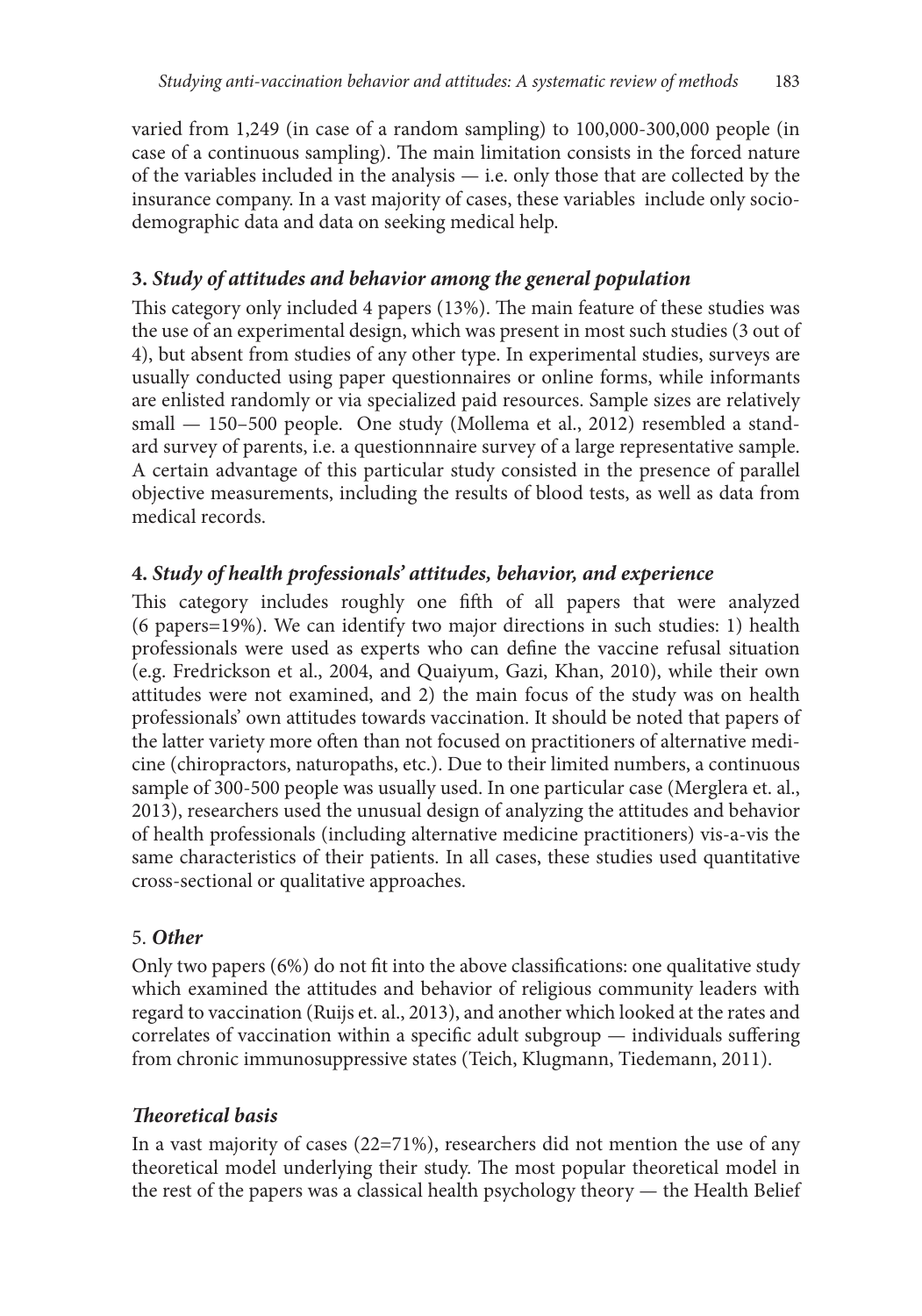Model (Rosenstock 1974) (3 papers). In addition to that, one of the studies made use of another classical health psychology theory, the Theory of Reasoned Action (Ajzen, Fishbein 1980). Interestingly, all the studies that used the theoretical basis of the Health Belief Model were organized according to a quantitative cross-sectional design.

The other studies differed totally in their theoretical bases. Qualitative studies relied upon gender theory, the "popular (lay) epidemiology" phenomenon, and probabilistic models of technical risk assessment. In quantitative experimental studies, possibilistic models of social risk assessment, as well as a mix of diverse communication theories, were used.

#### *Measures*

Our review included studies whose outcomes included both variables characterizing behavior (vaccine refusal), and those characterizing negative attitudes towards vaccination.

*Vaccine refusal* was operationalized in the studies in several different ways. In studies based on self-reporting, the following were used: rejection of all vaccines, or incomplete vaccination (rejection of at least one vaccine). Moreover, only in some of the studies did the authors make special mention of the fact that this refusal had to be motivated by certain personal, non-medical reasons. Thus, the group was viewed broadly, and the results of the studies might have been less representative due to the fact that those who refused for personal reasons, and those who were exempted following a doctor's recommendation, were not distinguished.

 In some cases, those who could not remember the characteristics of their vaccinations were also included in this group. However, in this instance, it is highly unlikely that in this subgroup of vaccine refusal would have been motivated by any conscious beliefs and attitudes. In some cases, a highly insignificant time period was studied (for instance, the first two years of a child's life), and if a vaccine was not administered during this period, this case was classified as vaccine refusal (incomplete vaccination). However, in this instance, some of the cases could have been caused by a delay of vaccination, rather than vaccine refusal, and factors that influence such a decision can vary greatly. In cases where researchers relied entirely or in part on medical documents, concrete measures could also differ: a total absence of vaccines, incomplete vaccination, total number of days undervaccinated, or even being diagnosed with a vaccine-preventable disease.

*Negative attitudes towards vaccination.* One of methods of evaluating such attitudes consisted of a change of intention to vaccinate, which may pertain to some future situation (for instance, accepting any remaining vaccinations) or to making a decision after reading a fictional scenario. As a rule, the analysis included not only cases that demonstrated an intention to refuse vaccination, but also those with the absence of a clear intention to get vaccinated (unsure, probably).

In most other cases, attitudes were evaluated using several single local-focused items, which were grouped together in some of the cases, but were routinely analyzed on a one-by-one basis. Only one of the studies used a theoretically based index, adapted from the Ajzen and Fishbein approach (Kareklas, Muehling, Weber, 2015).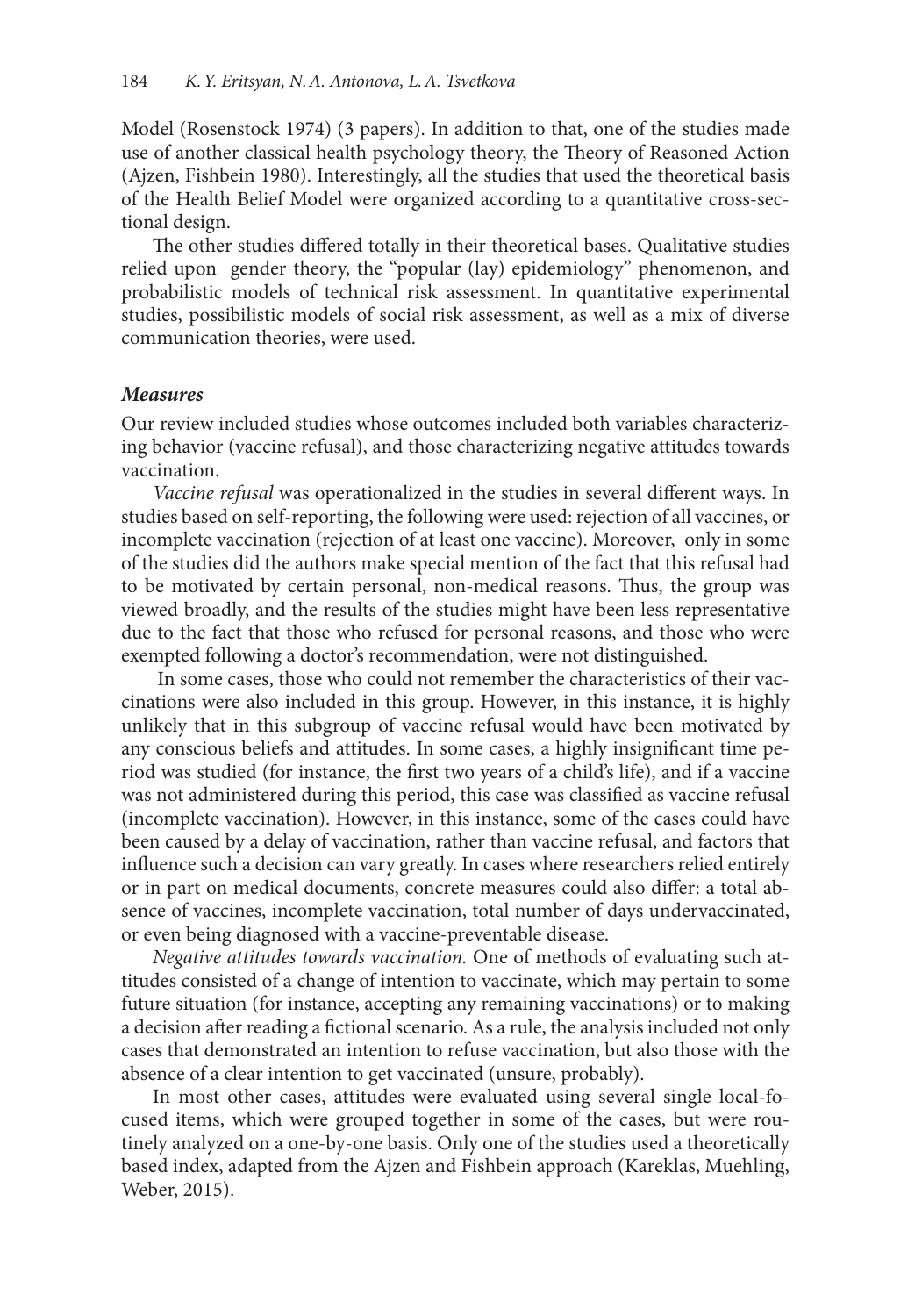In one of the studies, it was a favorable opinion about anti-vaccination movements that served as a proxy-measure of negative attitudes to vaccination (Coniglio et al. 2011).

In studies conducted among health professionals, as well as in the paper that looked at religious leaders' attitudes, it was a person's intention or actual experience of advising patients not to vaccinate or to vaccinate incompletely that was used as a measure.

### **Discussion**

The first publications based on original studies corresponding to the criteria we defined earlier, dated back to 2002 (the data was collected in 1998). Taking into consideration the fact that our analysis included studies conducted over the last 35 years (i.e. from 1980), we can conclude that active study of socio-psychological factors influencing vaccine refusal as a phenomenon (but not rejection of individual vaccines) goes back to the turn of the century and has been going for about 15 years.

Our study was able to identify several methodological peculiarities characterizing the design of vaccine refusal studies, which limit possibilities for achieving generalization and comparative analysis of their outcomes.

- The predominantly cross-sectional design does not make it clear whether cognitive factors constitute the reason, or the effect, of making a decision about vaccination.
- The "forced" nature of the factors studied, which is typical of population studies with a wide scope, as well as of studies based on analysis of medical records, which are determined by the kind of infomation that can be found in the research tools.
- Insufficient use of qualitative methods.
- Insufficient use of theoretical models during the study planning stage.
- Significant differences in formulating the dependent variable. This is typical of studies examining behavior (vaccine refusal), as well as of studies examining attitudes to vaccination.

The limitations that were identified should be taken into consideration in future studies, which will allow the collection of a pool of data that will be much less susceptible to criticism, and could be used to generalize the phenomena discovered, as well as to draw inter-territorial, temporal, and inter-group comparisons.

# **Conclusion**

Based on the data collected, we can identify several *promising lines of research* that have not been thoroughly explored yet, but are capable of providing uniquely valuable information necessary to understand the nature of the vaccine refusal phenomenon:

Longitudinal studies, aimed at analyzing the dynamic of attitudes and behavior towards vaccination among various population strata.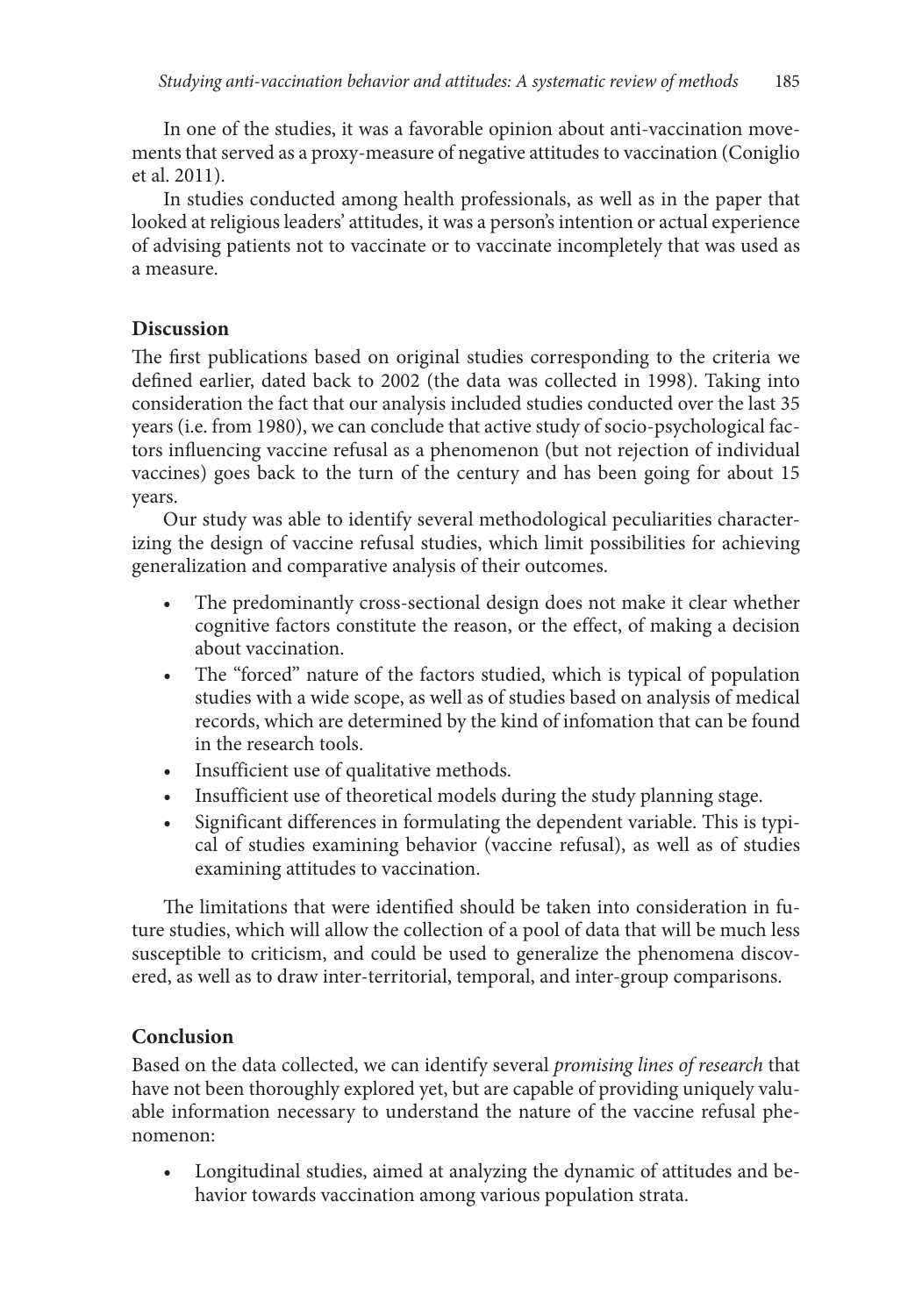- • Experimental and quasi-exeprimental studies of interventions aimed at changing attitudes and behavior towards vaccination. Such studies among parents, who make the decisions concerning their children's vaccination, could potentially bring the most benefits, but at the same time they present serious ethical dilemmas. That is why, perhaps, our review contained only a handful of studies using an experimental design, all of which were conducted among the general population.
- • Qualitative studies or studies of the mixed methods design type, which could reveal other factors playing a role in vaccine refusal, in addition to cognitive beliefs, which the studies traditionally focus on.
- Studies of specific population groups, which could be important for understanding the psychological mechanisms of vaccine refusal and the role of social factors in that. When we began this study, we tried to find papers that would examine individuals who were completely certain of the necessity to reject vaccination, and passed on their beliefs to other people. Unfortunately, we were not able to find any studies examining members of anti-vaccine movements. We believe that one of the possible directions that future studies could take, could be the study of anti-vaccine movements' followers. Recent papers demonstrate that studies of broader groups (for instance, those that include vaccine-hesitant people as a homogeneous group), may face serious criticism, because such a group could turn out to be highly heterogeneous (e.g., Betsch 2015).
- • Finally, a broadening of the studies' geography beyond North America and Western Europe, with the aim of evaluating the degree of universality or cultural specificity in the identified mechanisms that determine vaccine refusal.

# **Limitations**

Our review has a number of limitations. First, all the studies that were included in our analysis were published in English. Second, our study focused on factors influencing the phenomenon of vaccine refusal as a whole, rather than on specific vaccines. Third, we did not attempt to find papers in databases of other publications (other than the Web of Science™ Core Collection), nor did we make any attempts to identify relevant gray literature (for example, conference proceedings). Also, certain studies may have escaped our attention because they used a different set of key terms.

# **Acknowledgements**

This paper was prepared within the framework of research work No. NID 8.38.289.2014 "A Psychological Approach in Overcoming Negative Attitudes Among Certain Population Groups towards Preventive Measures against Dangerous Infectious Diseases" (realized by the Department of Psychology, St. Petersburg State University, using federal funds allocated to St. Petersburg State University).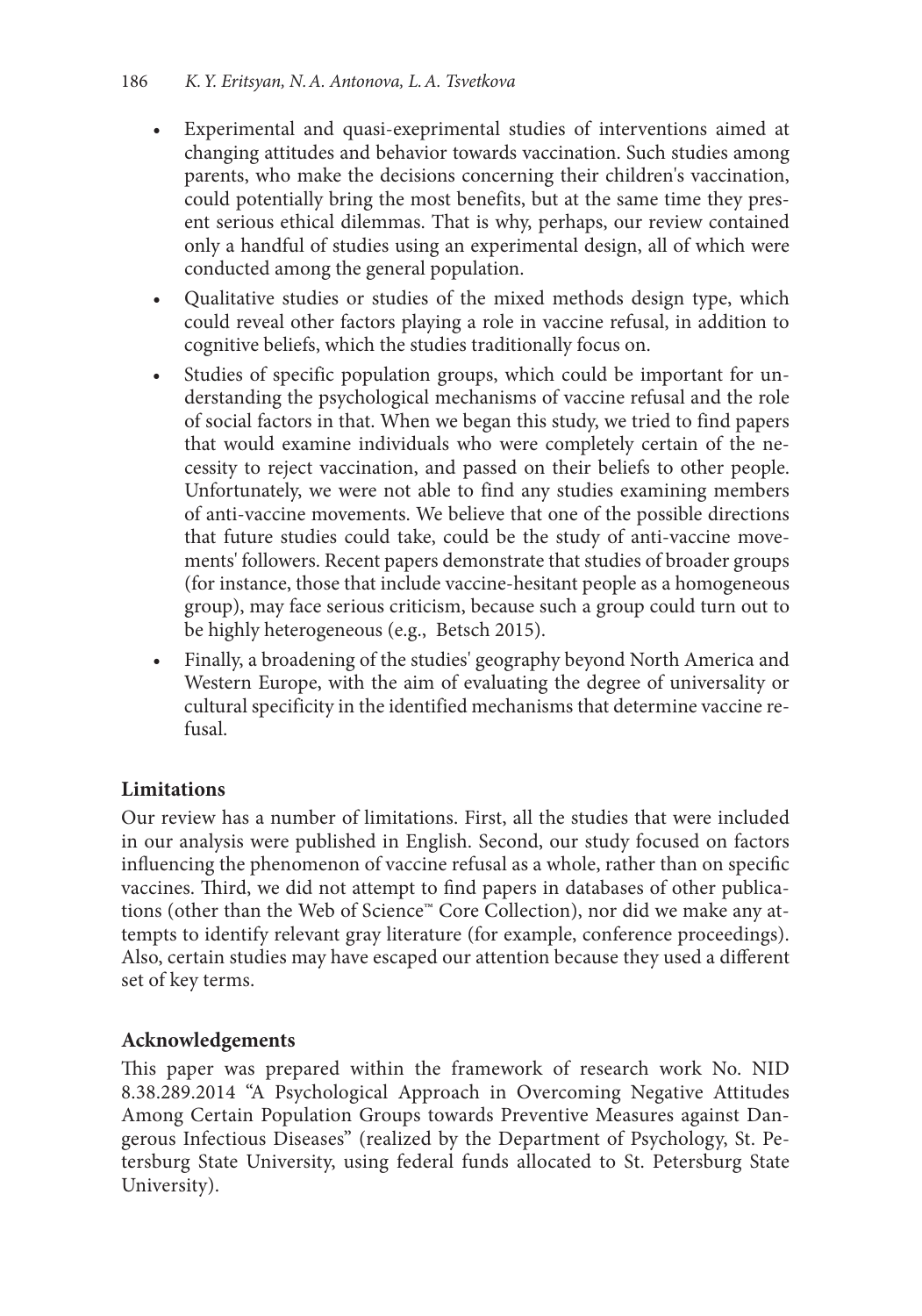#### **References**

- Antonova, N., Eritsyan, K., Dubrovskiy, R., & Spirina, V. (2014). Otkaz ot vaktsinatsii: kachestvennyy analiz biograficheskikh intervyu [Refusal of vaccination: qualitative analysis of biographical interviews]. *Teoriya i praktika obschestvennogo razvitiya [Theory and practice of social development], 20*. Retreived from http://cyberleninka.ru/article/n/otkaz-ot-vaktsinatsii-kachestvennyy-analiz-biograficheskih-intervyu
- Benin, A. L., Wisler-Scher, D. J., Colson, E., Shapiro, E. D., & Holmboe, E. S. (2006). Qualitative analysis of mothers' decision-making about vaccines for infants: the importance of trust. *Pediatrics, 117*(5), 1532–1541. doi: 10.1542/peds.2005-1728
- Busse, J. W., Kulkarni, A. V., Campbell, J. B., & Injeyan, H. S. (2002). Attitudes toward vaccination: a survey of Canadian chiropractic students. *Canadian Medical Association Journal, 16*6(12), 1531–1534.
- Coniglio, M. A., Platania, M., Privitera, D., Giammanco, G., & Pignato, S. (2011). Parents' attitudes and behaviours towards recommended vaccinations in Sicily, Italy. *BMC Public Health, 11*(1), 305. doi: 10.1186/1471-2458-11-305
- Connolly, T., & Reb, J. (2003). Omission bias in vaccination decisions: where's the "omission"? Where's the "bias?" *Organizational Behavior and Human Decision Processes, 91*(2), 186–202. doi: 10.1016/S0749-5978(03)00057-8
- Daniels, D., Jiles, R. B., Klevens, R. M., & Herrera, G. A. (2001). Undervaccinated African-American preschoolers: A case of missed opportunities. *American Journal of Preventive Medicine, 20*(4), 61–68. doi: 10.1016/S0749-3797(01)00278-1
- Dempsey, A. F., Schaffer, S., Singer, D., Butchart, A., Davis, M., & Freed, G. L. (2011). Alternative vaccination schedule preferences among parents of young children. *Pediatrics, peds-2011*. doi: 10.1542/peds.2011-0400
- Downey, L., Tyree, P. T., Huebner, C. E., & Lafferty, W. E. (2010). Pediatric vaccination and vaccine-preventable disease acquisition: associations with care by complementary and alternative medicine providers. *Maternal and Child Health Journal, 14*(6), 922–930. doi: 10.1007/ s10995-009-0519-5
- Elukova, A. P. (2015) Prichinyi otkazov ot vaktsinatsii [Reasons for refusing vaccination]. *Byulleten Severnogo gosudarstvennogo meditsinskogo universiteta: materialyi II Mezhdunarodnogo molodezhnogo meditsinskogo foruma "Meditsina buduschego – Arktike" [Bulletin of the Northern State Medical University: Proceedings of the II International Youth Medical Forum "Medicine of the Future – the Arctic"]*, XXXIV, 29-30.
- Enriquez, R., Addington, W., Davis, F., Freels, S., Park, C. L., Hershow, R. C., & Persky, V. (2005). The relationship between vaccine refusal and self-report of atopic disease in children. *Journal of Allergy and Clinical Immunology, 115*(4), 737–744. doi: 10.1016/j.jaci.2004.12.1128
- Falagas, M. E., & Zarkadoulia, E. (2008). Factors associated with suboptimal compliance to vaccinations in children in developed countries: a systematic review. *Current Medical Research and Opinion®, 24*(6), 1719–1741. doi: 10.1185/03007990802085692
- Fredrickson, D. D., Davis, T. C., Arnould, C. L., Kennen, E. M., Humiston, S. G., Cross, J. T., & Bocchini, J. A. (2004). Childhood immunization refusal: provider and parent perceptions. *Family Medicine, Kansas City, ANSAS, 36*, 431-439.
- Freed, G. L., Clark, S. J., Butchart, A. T., Singer, D. C., & Davis, M. M. (2010). Parental vaccine safety concerns in 2009. *Pediatrics, 125*(4), 654–659. doi: 10.1542/peds.2009-1962
- Gaudino, J. A., & Robison, S. (2012). Risk factors associated with parents claiming personalbelief exemptions to school immunization requirements: community and other influences on more skeptical parents in Oregon, 2006.*Vaccine, 30*(6), 1132–1142. doi: 10.1016/j. vaccine.2011.12.006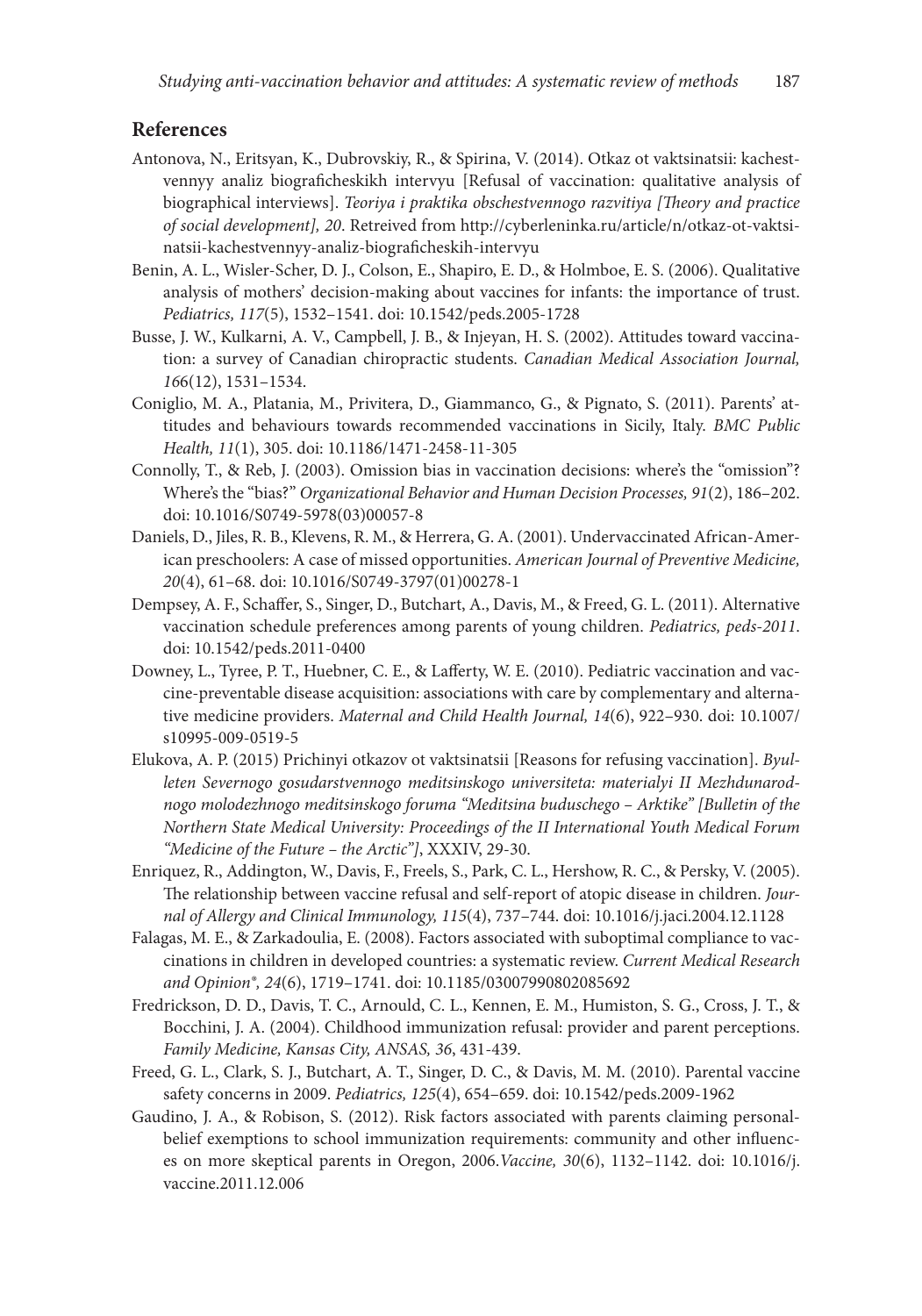- Glanz, J. M., Newcomer, S. R., Narwaney, K. J., Hambidge, S. J., Daley, M. F., Wagner, N. M., ... & Nelson, J. C. (2013). A population-based cohort study of undervaccination in 8 managed care organizations across the United States. *JAMA Pediatrics, 167*(3), 274–281. doi: 10.1001/ jamapediatrics.2013.502
- Gullion, J. S., Henry, L., & Gullion, G. (2008). Deciding to opt out of childhood vaccination mandates. *Public Health Nursing, 25*(5), 401–408. doi: 10.1111/j.1525-1446.2008.00724.x
- Gust, D. A., Darling, N., Kennedy, A., & Schwartz, B. (2008). Parents with doubts about vaccines: Which vaccines and reasons why. *Pediatrics, 122*(4), 718-725. doi: 10.1542/peds.2007-0538
- Harmsen, I. A., Mollema, L., Ruiter, R. A., Paulussen, T. G., de Melker, H. E., & Kok, G. (2013). Why parents refuse childhood vaccination: A qualitative study using online focus groups. *BMC Public Health, 13*(1), 1183. doi: 10.1186/1471-2458-13-1183
- Jolley, D., & Douglas, K. M. (2014). The effects of anti-vaccine conspiracy theories on vaccination intentions. *PLOS ONE, 9*(2), e89177. doi: 10.1371/journal.pone.0089177
- Kareklas, I., Muehling, D. D., & Weber, T. J. (2015). Reexamining health messages in the digital age: A fresh look at source credibility effects. *Journal of Advertising, 44*(2), 88–104. doi: 10.1080/00913367.2015.1018461
- Larson, H. J., Jarrett, C., Eckersberger, E., Smith, D. M., & Paterson, P. (2014). Understanding vaccine hesitancy around vaccines and vaccination from a global perspective: A systematic review of published literature, 2007–2012. *Vaccine, 32*(19), 2150–2159. doi: 10.1016/j. vaccine.2014.01.081
- Leask, J., Kinnersley, P., Jackson, C., Cheater, F., Bedford, H., & Rowles, G. (2012). Communicating with parents about vaccination: A framework for health professionals. *BMC Pediatrics, 12*(1), 154. doi: 10.1186/1471-2431-12-154
- Luthy, K. E., Beckstrand, R. L., Callister, L. C., & Cahoon, S. (2012). Reasons parents exempt children from receiving immunizations. *The Journal of School Nursing, 28*(2), 153–160. doi: 10.1177/1059840511426578
- McCauley, M. M., Kennedy, A., Basket, M., & Sheedy, K. (2012). Exploring the choice to refuse or delay vaccines: a national survey of parents of 6-through 23-month-olds. *Academic Pediatrics, 12*(5), 375–383. doi: 10.1016/j.acap.2012.06.007
- Mergler, M. J., Omer, S. B., Pan, W. K., Navar-Boggan, A. M., Orenstein, W., Marcuse, E. K., ... & Halsey, N. (2013). Association of vaccine-related attitudes and beliefs between parents and health care providers. *Vaccine, 31*(41), 4591–4595. doi: 10.1016/j.vaccine.2013.07.039
- Mollema, L., Wijers, N., Hahné, S. J., van der Klis, F. R., Boshuizen, H. C., & de Melker, H. E. (2012). Participation in and attitude towards the national immunization program in the Netherlands: data from population-based questionnaires. *BMC Public Health, 12*(1), 57. doi: 10.1186/1471-2458-12-57
- Omer, S. B., Pan, W. K., Halsey, N. A., Stokley, S., Moulton, L. H., Navar, A. M., … & Salmon, D. A. (2006). Nonmedical exemptions to school immunization requirements: secular trends and association of state policies with pertussis incidence. *JAMA, 296*(14), 1757–1763. doi: 10.1001/jama.296.14.1757
- Quadri-Sheriff, M., Hendrix, K. S., Downs, S. M., Sturm, L. A., Zimet, G. D., & Finnell, S. M. E. (2012). The role of herd immunity in parents' decision to vaccinate children: A systematic review. *Pediatrics, 130*(3), 522–530. doi: 10.1542/peds.2012-0140
- Quaiyum, M. A., Gazi, R., Khan, A. I., Uddin, J., Islam, M., Ahmed, F., & Saha, N. C. (2011). Programmatic aspects of dropouts in child vaccination in Bangladesh: Findings from a prospective study. *Asia-Pacific Journal of Public Health, 23*(2), 141–150. doi: 10.1177/1010539509342119
- Reich, J. A. (2014). Neoliberal mothering and vaccine refusal, imagined gated communities and the privilege of choice. *Gender & Society*. doi: 10.1177/0891243214532711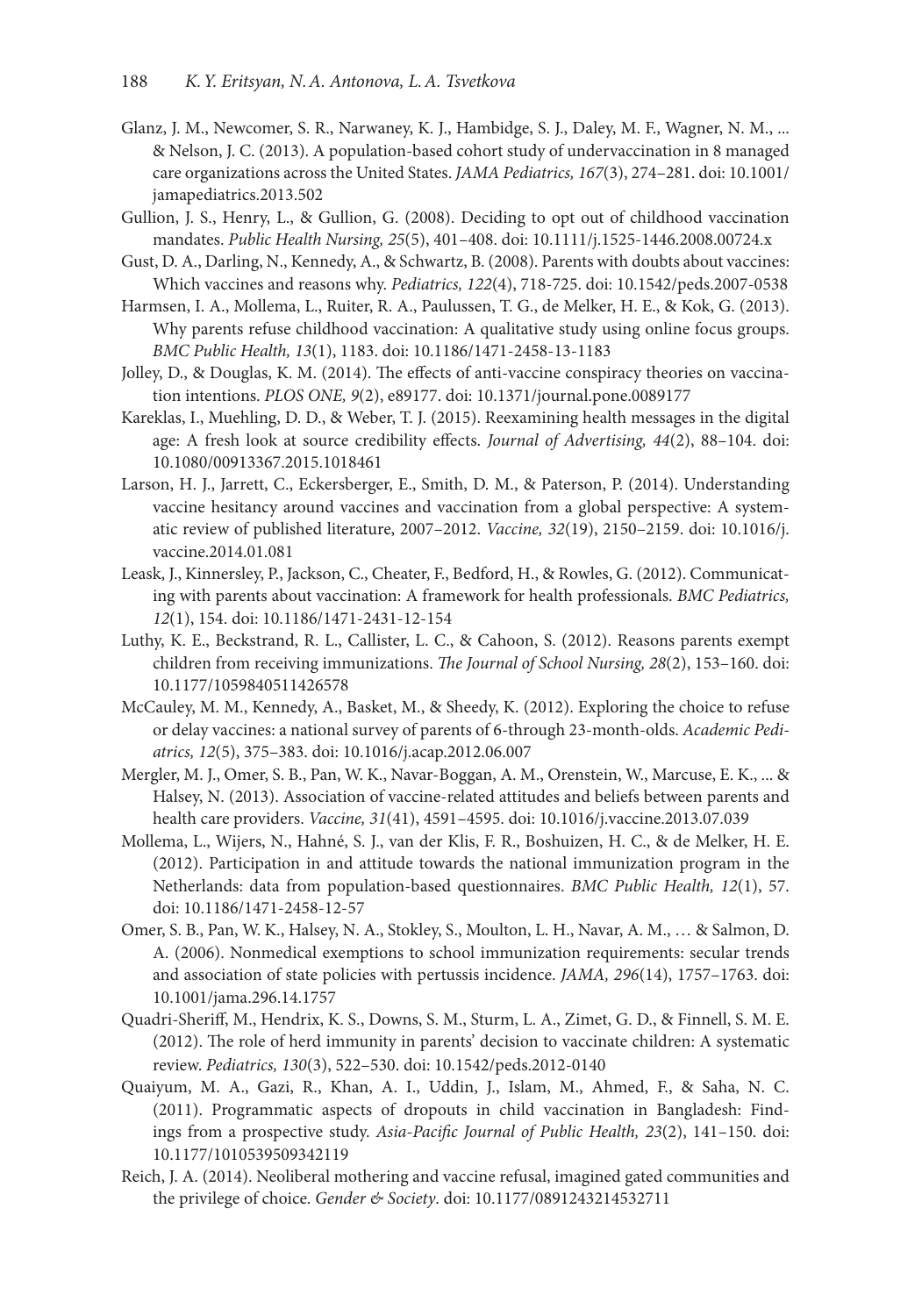- Ruijs, W. L., Hautvast, J. L., Kerrar, S., Van der Velden, K., & Hulscher, M. E. (2013). The role of religious leaders in promoting acceptance of vaccination within a minority group: A qualitative study. *BMC Public Health, 13*(1), 511. doi: 10.1186/1471-2458-13-511
- Russell, M. L., Injeyan, H. S., Verhoef, M. J., & Eliasziw, M. (2004). Beliefs and behaviours: Understanding chiropractors and immunization. *Vaccine, 23*(3), 372–379. doi: 10.1016/j. vaccine.2004.05.027
- Saada, A., Lieu, T. A., Morain, S. R., Zikmund-Fisher, B. J., & Wittenberg, E. (2015). Parents' choices and rationales for alternative vaccination schedules, a qualitative study. *Clinical Pediatrics, 54*(3), 236–243. doi: 10.1177/0009922814548838
- Salmon, D. A., Moulton, L. H., Omer, S. B., Patricia deHart, M., Stokley, S., & Halsey, N. A. (2005). Factors associated with refusal of childhood vaccines among parents of school-aged children: A case-control study. *Archives of Pediatrics & Adolescent Medicine, 159*(5), 470– 476. doi: 10.1001/archpedi.159.5.470
- Senier, L. (2008). "It's your most precious thing": Worst-case thinking, trust, and parental decision making about vaccinations. *Sociological Inquiry, 78*(2), 207–229. doi: 10.1111/j.1475- 682X.2008.00235.x
- Shoup, J. A., Wagner, N. M., Kraus, C. R., Narwaney, K. J., Goddard, K. S., & Glanz, J. M. (2015). Development of an interactive social media tool for parents with concerns about vaccines. *Health Education & Behavior, 42*(3), 302–312. doi: 10.1177/1090198114557129
- Smith, P. J., Humiston, S. G., Marcuse, E. K., Zhao, Z., Dorell, C. G., Howes, C., & Hibbs, B. (2011). Parental delay or refusal of vaccine doses, childhood vaccination coverage at 24 months of age, and the Health Belief Model. *Public Health Reports, 126* (Suppl 2), 135. doi: 10.1177/00333549111260S215
- Sobo, E. J. (2015). Social cultivation of vaccine refusal and delay among waldorf (steiner) school parents. *Medical Anthropology Quarterly, 29*(3), 381–399. doi: 10.1111/maq.12214
- Teich, N., Klugmann, T., Tiedemann, A., Holler, B., Mössner, J., Liebetrau, A., & Schiefke, I. (2011). Vaccination coverage in immunosuppressed patients: results of a regional health services research study. *Deutsches Ärzteblatt International, 108*(7), 105.
- Wei, F., Mullooly, J. P., Goodman, M., McCarty, M. C., Hanson, A. M., Crane, B., & Nordin, J. D. (2009). Identification and characteristics of vaccine refusers. *BMC Pediatrics, 9*(1), 18. doi: 10.1186/1471-2431-9-18
- Wilson, K., Mills, E., Boon, H., Tomlinson, G., & Ritvo, P. (2004). A survey of attitudes towards paediatric vaccinations amongst Canadian naturopathic students. *Vaccine, 22*(3), 329–334. doi: 10.1016/j.vaccine.2003.08.014
- Zuzak, T. J., Zuzak-Siegrist, I., Rist, L., Staubli, G., & Simoes-Wust, A. P. (2008). Attitudes towards vaccination: Users of complementary and alternative medicine versus non-users. *Swiss Medical Weekly, 138*(47), 713.

*Original manuscript received January 21, 2016 Revised manuscript accepted October 05, 2016 First published online March 31, 2017*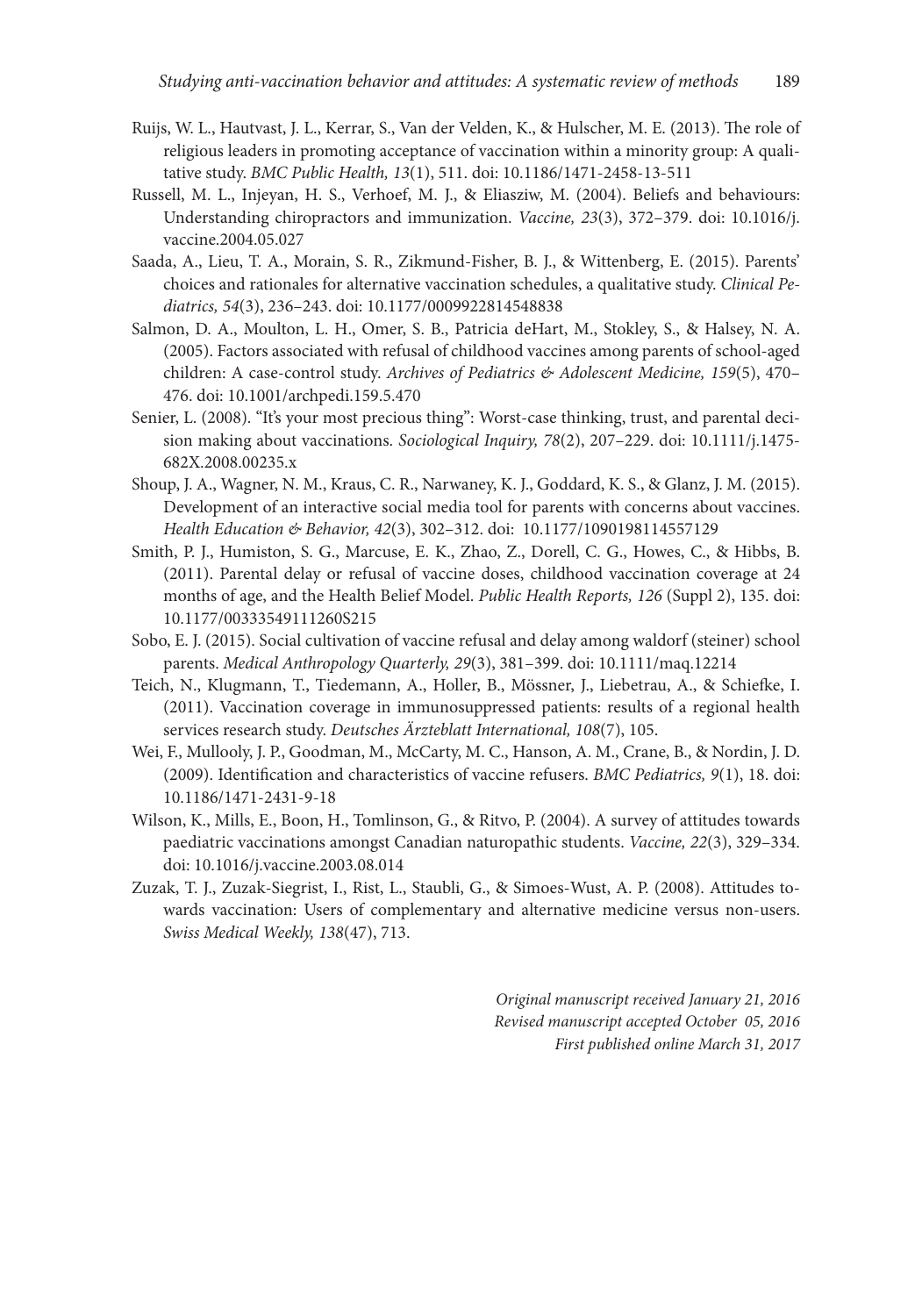|                               | Table 1. Methodological basis of studies                                                                              |                    |                                 |                                        |                        |                                                                                                                                     |                                                                      |                                         | Appendix                                                                                                                                                                                                                                                |
|-------------------------------|-----------------------------------------------------------------------------------------------------------------------|--------------------|---------------------------------|----------------------------------------|------------------------|-------------------------------------------------------------------------------------------------------------------------------------|----------------------------------------------------------------------|-----------------------------------------|---------------------------------------------------------------------------------------------------------------------------------------------------------------------------------------------------------------------------------------------------------|
| Source                        | Object of<br>study                                                                                                    | Region<br>of study | data col-<br>Year of<br>lection | design<br>Study                        | Theoretical<br>basis   | Data col-<br>methods<br>lection                                                                                                     | Recruitment/<br>Sampling                                             | Data analysis<br>statistical<br>methods | refusal or negative attitudes<br>Measures used (vaccine<br>to vaccination                                                                                                                                                                               |
| Gaudino<br>Robison,<br>2012). | Parents                                                                                                               | USA                | 2006                            | tive, cross-<br>Quantita-<br>sectional | No data                | Survey (by<br>mail, by<br>phone)                                                                                                    | proportionate<br>multi-staged,<br>population-<br>sampling,<br>N=1588 | multivariate<br>analysis                | Vaccination refusal: exemp-<br>medical, religious, or philo-<br>tions to immunizations for<br>sophical reasons (medical<br>records)                                                                                                                     |
| (Mollema et<br>al., 2012)     | and migrants)<br>lower rates of<br>population<br>(incl. popula-<br>regions with<br>vaccination<br>ion from<br>General | Nether-<br>lands   | 1995-96,<br>2006-7<br>(16, 5)   | tive, cross-<br>Quantita-<br>sectional | No data                | 1) Question-<br>naire survey<br>(vaccination<br>2) Records<br>records);<br>3) Blood<br>analysis<br>tests                            | Multi-staged<br>$2)$ N= $2934$<br>$1) N = 7139$                      | multivariate<br>analysis                | cinations for child: Unsure +<br>reported child participation<br>Negative attitudes towards<br>Probably Not + Surely not<br>accept any remaining vac-<br>Vaccination refusal: self-<br>in national immunization<br>vaccination: intention to<br>program |
| (Smith et. al.,<br>2011)      | $24-35$ months<br>children aged<br>Parents (with<br>old)                                                              | USA                | 2009                            | tive, cross-<br>Quantita-<br>sectional | Health Belief<br>Model | data on vac-<br>Survey (by<br>of services<br>phone); in<br>providers;<br>Objective<br>o survey<br>(by mail)<br>addition<br>cination | not discussed<br>frame was<br>$N = 11,206$<br>Sampling               | multivariate<br>analysis                | Vaccine refusal: self-reported<br>Objective data on number of<br>if ever refused vaccination,<br>ever refused AND ever de-<br>vaccines of each type<br>layed vaccination;                                                                               |
| (Freed et al.,<br>2010)       | children aged<br>Parents (with<br>17 years old)                                                                       | USA                | 2009                            | tive, cross-<br>Quantita-<br>sectional | No data                | Survey (on-<br>line)                                                                                                                | representative<br>nationally<br>$N = 1552$<br>sample                 | multivariate<br>analysis                | Vaccine refusal: Self-reported<br>refusal of at least one vaccine<br>that a doctor recommended<br>Negative attitudes towards<br>vaccination: Several single<br>local-focused items<br>for their child(ren)                                              |

**Appendix**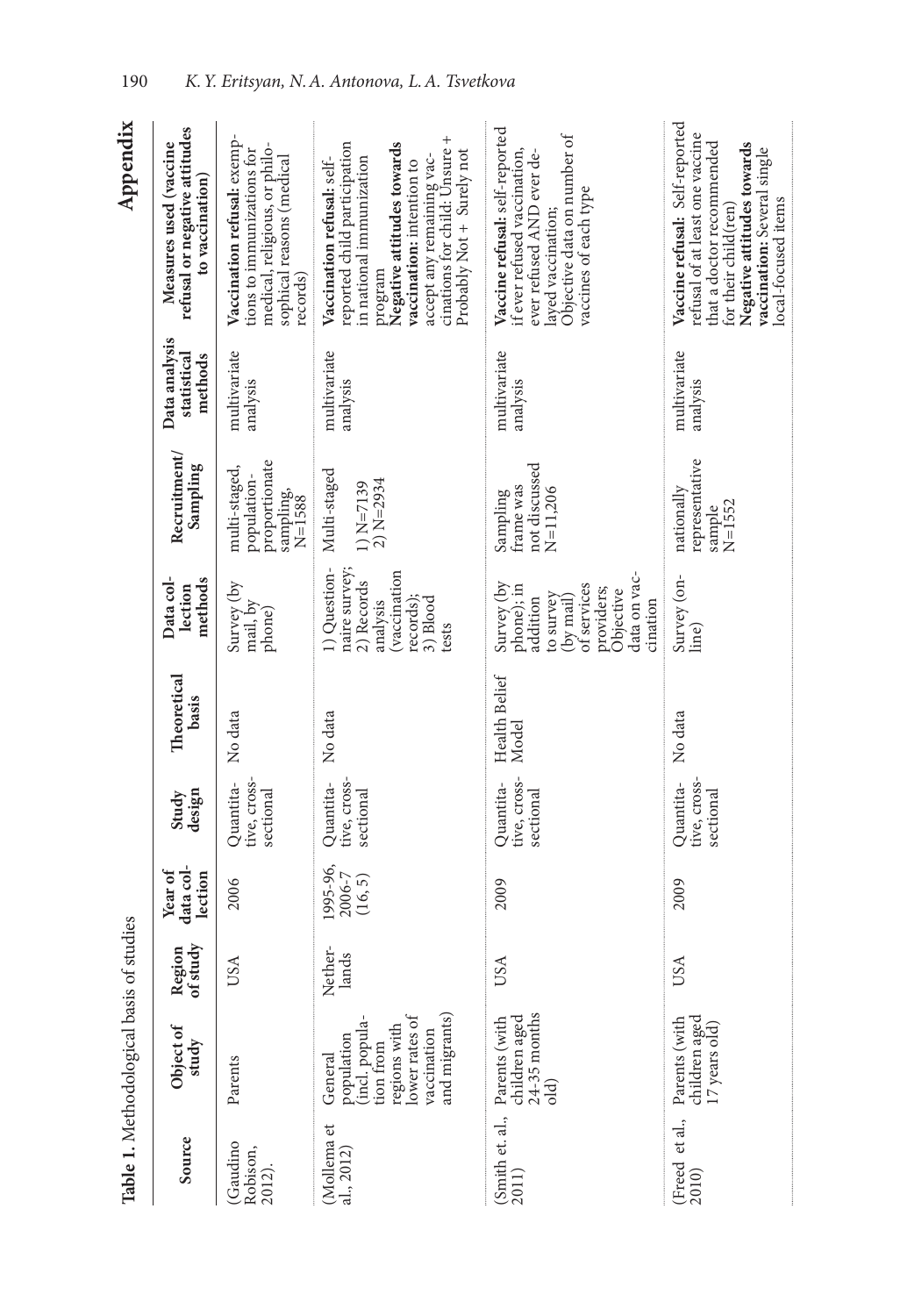| Source                       | Object of<br>study                                                                                                  | Region<br>of stud | data col-<br>Year of<br>lection  | design<br>Study                                                    | <b>Theoretical</b><br>basis | Data col-<br>methods<br>lection                                               | Recruitment/<br>Sampling                                                                                                                                                                        | Data analysis<br>statistical<br>methods | refusal or negative attitudes<br>Measures used (vaccine<br>to vaccination                                                                                                    |
|------------------------------|---------------------------------------------------------------------------------------------------------------------|-------------------|----------------------------------|--------------------------------------------------------------------|-----------------------------|-------------------------------------------------------------------------------|-------------------------------------------------------------------------------------------------------------------------------------------------------------------------------------------------|-----------------------------------------|------------------------------------------------------------------------------------------------------------------------------------------------------------------------------|
| Wei et al.,<br>2009)         | children aged<br>$0-2$ years old<br>and 6 years<br>commended<br>whom vacci-<br>nation is re-<br>Persons for<br>old) | USA               | No data                          | tive, cross-<br>Quantita-<br>sectional                             | No data                     | medical and<br>companies'<br>of records<br>databases)<br>nsurance<br>Analysis | Random,<br>$N = 1249$                                                                                                                                                                           | multivariate<br>analysis                | parent or medical contraindi-<br>of refusal (either refusal by<br>Vaccine refusal: any type<br>cation)                                                                       |
| Glanz et al.,<br>2013)       | mended vacci-<br>ren aged 2–24<br>nation (child-<br>Persons who<br>months old)<br>are recom-                        | USA               | 2004-2010                        | rospective<br>Quantita-<br>matched<br>tive Ret-<br>cohort<br>study | No data                     | records (data<br>cal/insurance<br>from a medi-<br>Analysis of<br>company)     | Continuous<br>sampling<br>N=323247                                                                                                                                                              | multivariate<br>analysis                | - with no reason for undervac-<br>Vaccine refusal: total number<br>of days undervaccinated (total<br>- because of parental choice<br>cination mentioned<br>for all vaccines) |
| (Salmon et<br>al., 2005)     | children rejec-<br>or completely<br>Parents (with<br>ting vaccine<br>vaccinated;<br>primary<br>school)              | USA               | 2002-2003                        | tive, Case-<br>Quantita-<br>control<br>study                       | No data                     | Survey (by<br>mail)                                                           | Random within<br>the group;<br>$N=2435$                                                                                                                                                         | multivariate<br>analysis                | medical) for 1 or more vaccine<br>Vaccine refusal: Exemption<br>antigens required for school<br>(for any reason, including<br>entry                                          |
| Douglas,<br>2014)<br>Jolley, | Parents; gen-<br>eral popula-<br>tion                                                                               | <b>USA</b>        | $(1$ year) $\,$<br>2012,<br>2013 | Quantita-<br>sectional,<br>experi-<br>Cross-<br>mental<br>tive,    | No data                     | Survey (on-<br>line)                                                          | pling (via poster<br>accidental sam-<br>advertisements,<br>emails and via<br>sampling (via<br>Amazon's Me-<br>Facebook and<br>chanical Turk<br>2) accidental<br>Twitter)<br>$N = 146$<br>$N=89$ | multivariate<br>analysis                | seven-point scale after reading<br>vaccinate the child or not on a<br>Negative attitudes towards<br>vaccination: Intention to<br>a fiction scenario                          |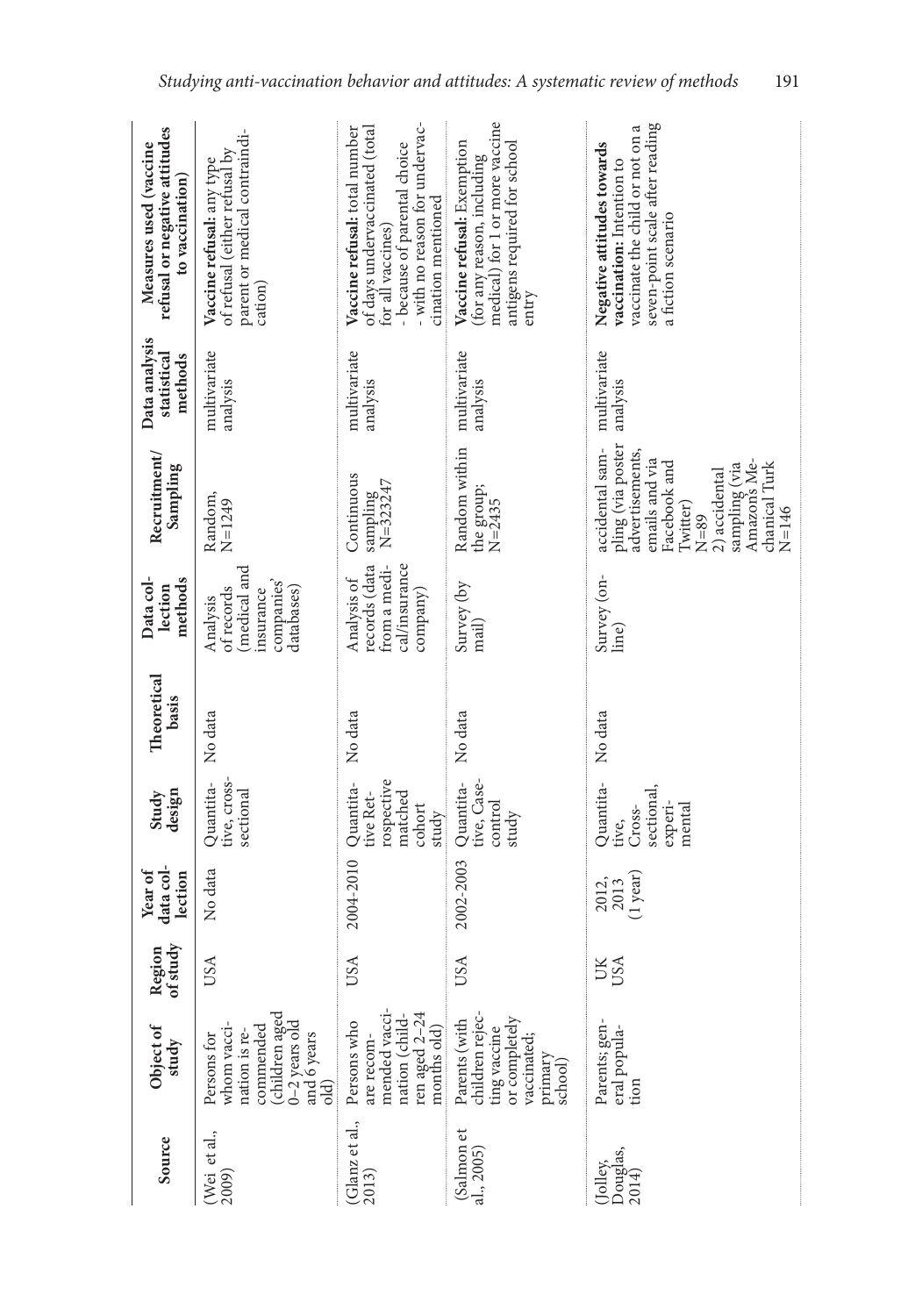| Source                          | Object of<br>study                                                                                                                                                                                | Region<br>of study | data col-<br>Year of<br>lection  | design<br>Study                         | Theoretical<br>basis   | Data col-<br>methods<br>lection | Recruitment/<br>Sampling                                                                                                                                                       | Data analysis<br>statistical<br>methods | refusal or negative attitudes<br>Measures used (vaccine<br>to vaccination                                                                                 |
|---------------------------------|---------------------------------------------------------------------------------------------------------------------------------------------------------------------------------------------------|--------------------|----------------------------------|-----------------------------------------|------------------------|---------------------------------|--------------------------------------------------------------------------------------------------------------------------------------------------------------------------------|-----------------------------------------|-----------------------------------------------------------------------------------------------------------------------------------------------------------|
| (Coniglio et<br>al. 2011)       | Parents                                                                                                                                                                                           | Italy              | 2008                             | tive, cross-<br>Quantita-<br>sectional  | No data                | naire survey<br>Question-       | multi-staged<br>probability<br>$N = 1218$<br>sample                                                                                                                            | multivariate<br>analysis                | anti-vaccination movements:<br>vaccination: Opinion about<br>Negative attitudes towards<br>they should be promoted                                        |
| (Nilson et al., 2004)           | professionals<br>naturopaths)<br>students)<br>Health                                                                                                                                              | Canada             | 1998                             | tive, cross-<br>Quantita-<br>sectional  | No data                | naire survey<br>Question-       | Continuous<br>$\sum_{N=357}$                                                                                                                                                   | multivariate<br>analysis                | recommend incomplete vac-<br>Negative attitudes towards<br>vaccination: Intention to<br>cination to patients                                              |
| (Connolly,<br>Reb, 2003)        | population <sup>1</sup><br>General                                                                                                                                                                | USA                | No data                          | Quantita-<br>Experi-<br>mental<br>tive, | Omission<br>bias       | naire survey<br>Question-       | $\mathop{\rm experiments}_{447}$<br>$totalN$ for 3<br>Accidental<br>sampling;                                                                                                  | multivariate<br>analysis                | seven-point scale after reading<br>vaccinate or not the child on a<br>Negative attitudes towards<br>vaccination: Intention to<br>a fiction scenario       |
| Campbell,<br>2002)<br>Kulkarni, | Health profes-<br>sionals (stu-<br>dents-chiro-<br>practors)                                                                                                                                      | Canada             | $(3$ years)<br>1999              | tive, cross-<br>Quantita-<br>sectional  | No data                | naire survey<br>Ouestion-       | Continuous<br>$\sum_{N=467}$                                                                                                                                                   | multivariate<br>analysis                | vaccination: sum of 11 three-<br>Negative attitudes towards<br>point scale items                                                                          |
| (Merglera et.<br>Al., 2013)     | who missed at<br>(with comp-<br>letely vaccina-<br>pediatricians<br>professionals<br>least one vac<br>ted children<br>whom they<br>consulted)<br>or children<br>1. Parents<br>cine);<br>2. Health | USA                | 2002-2003<br>$(8$ years)<br>2005 | tive, cross-<br>Quantita-<br>sectional  | Health Belief<br>Model | Survey (by<br>mail)             | doctors working<br>1) Random (ful-<br>with those par-<br>and purposive<br>ous sample of<br>y-vaccinated)<br>- undervacci-<br>nated $N = 705$<br>2) Continu-<br>$ents; N = 55'$ | multivariate<br>analysis                | vaccination: Several items. In-<br>cluding Low perceived benefit<br>for child to receive all of the<br>Negative attitudes towards<br>recommended vaccines |
|                                 |                                                                                                                                                                                                   |                    |                                  |                                         |                        |                                 |                                                                                                                                                                                |                                         |                                                                                                                                                           |

 $\overline{\phantom{a}}$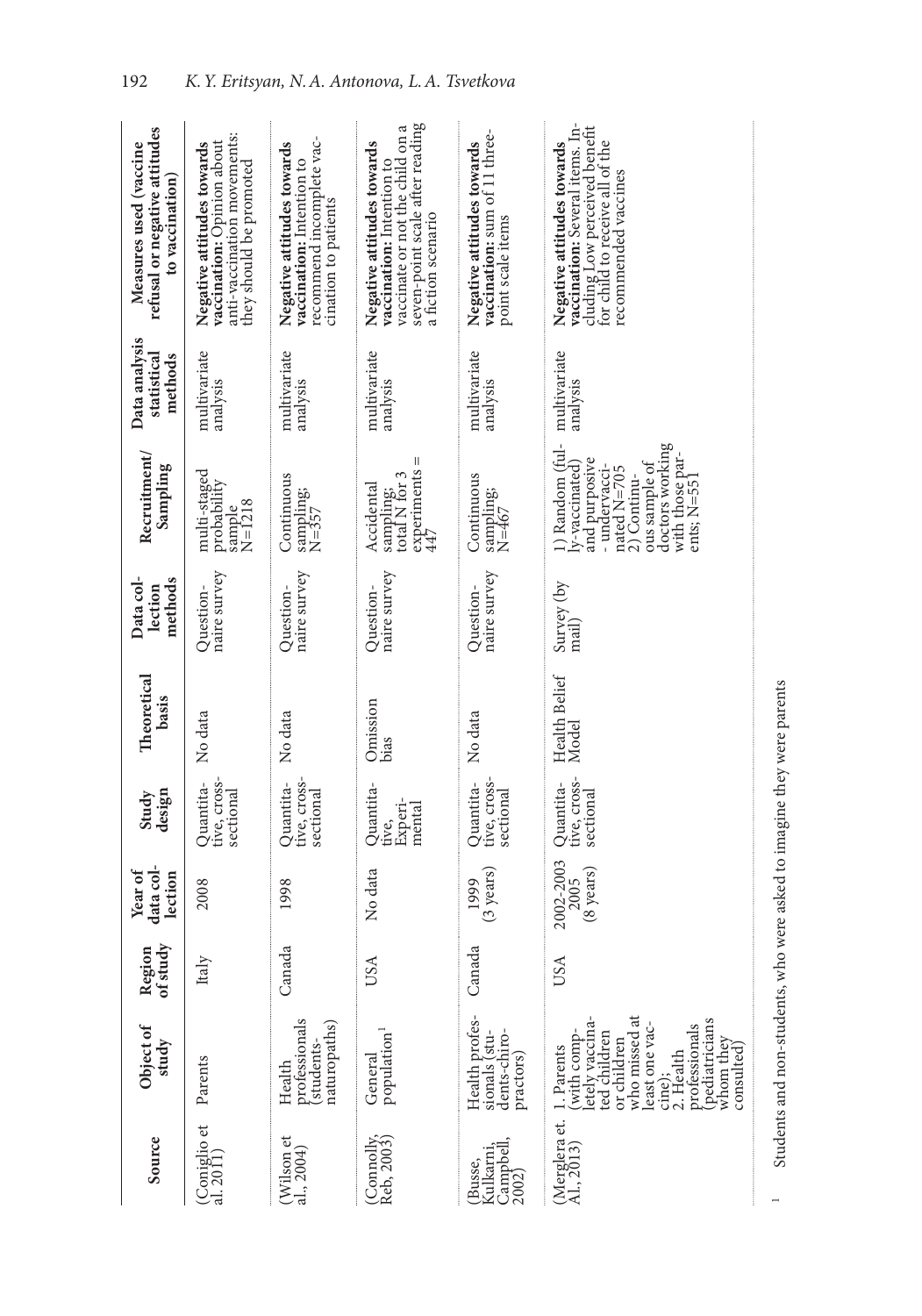| refusal or negative attitudes<br>Measures used (vaccine<br>to vaccination) | vaccination: index calculated<br>Intention to be vaccinated in<br>Negative attitudes towards<br>(adapted from Ajzen and<br>Fishbein 1980)<br>the future                                                                                                                                              | advised patients against hav-<br>ing themselves/their children<br>Negative attitudes towards<br>vaccination: Encouraged/<br>immunized | preventable diseases; had not<br>received any recommended<br>Vaccine refusal: Diagnosis<br>vaccine during particular<br>with any of ten vaccine-<br>period |
|----------------------------------------------------------------------------|------------------------------------------------------------------------------------------------------------------------------------------------------------------------------------------------------------------------------------------------------------------------------------------------------|---------------------------------------------------------------------------------------------------------------------------------------|------------------------------------------------------------------------------------------------------------------------------------------------------------|
| Data analysis<br>statistical<br>methods                                    | multivariate<br>analysis                                                                                                                                                                                                                                                                             | Multivariate<br>analysis                                                                                                              | Multivatiate<br>analysis                                                                                                                                   |
| Recruitment/<br>Sampling                                                   | $2\,\,experiments, \atop Total\,N=477$                                                                                                                                                                                                                                                               | Continuous<br>$\begin{array}{c}\n\text{sample} \\ \text{N} = 503\n\end{array}$                                                        | $1. N=111144$<br>$2. N=213882$<br>Continuous<br>sample                                                                                                     |
| Data col-<br>methods<br>lection                                            | Online-<br>survey                                                                                                                                                                                                                                                                                    |                                                                                                                                       | data analysis<br>Insurance<br>company                                                                                                                      |
| Theoretical<br>basis                                                       | model of com-<br>Hoskins 2007)<br>suasive effects<br>ceptual model<br>two-step flow<br>Original con-<br>theory (Kelly<br>communica-<br>tion (Allsop,<br>Bassett, and<br>munication<br>Attribution<br>1967), per-<br>suggested.<br>of-mouth,<br>Lazarsfeld<br>Katz and<br>of word-<br>(MOM)<br>1955). | Theory of Rea-Mail survey<br>soned Action                                                                                             | No data                                                                                                                                                    |
| design<br>Study                                                            | Quantita-<br>Experi-<br>mental<br>tive,                                                                                                                                                                                                                                                              | tive, cross-<br>Quantita-<br>sectional                                                                                                | tive, cross-<br>Quantita-<br>sectional                                                                                                                     |
| data col-<br>Year of<br>lection                                            | No data                                                                                                                                                                                                                                                                                              | 2002                                                                                                                                  | 2000-2003                                                                                                                                                  |
| Region<br>of study                                                         | USA                                                                                                                                                                                                                                                                                                  |                                                                                                                                       | USA                                                                                                                                                        |
| Object of<br>study                                                         | <b>Adults</b>                                                                                                                                                                                                                                                                                        | (Russell et al. Chiropractors Canada<br>2004)                                                                                         | Children<br>1. 1-2 years<br>old<br>2. 1-17 years                                                                                                           |
| Source                                                                     | Muehling<br>DD., Weber<br>T.J., 2015)<br>(Kareklas,                                                                                                                                                                                                                                                  |                                                                                                                                       | (Downey, et<br>al., 2010)                                                                                                                                  |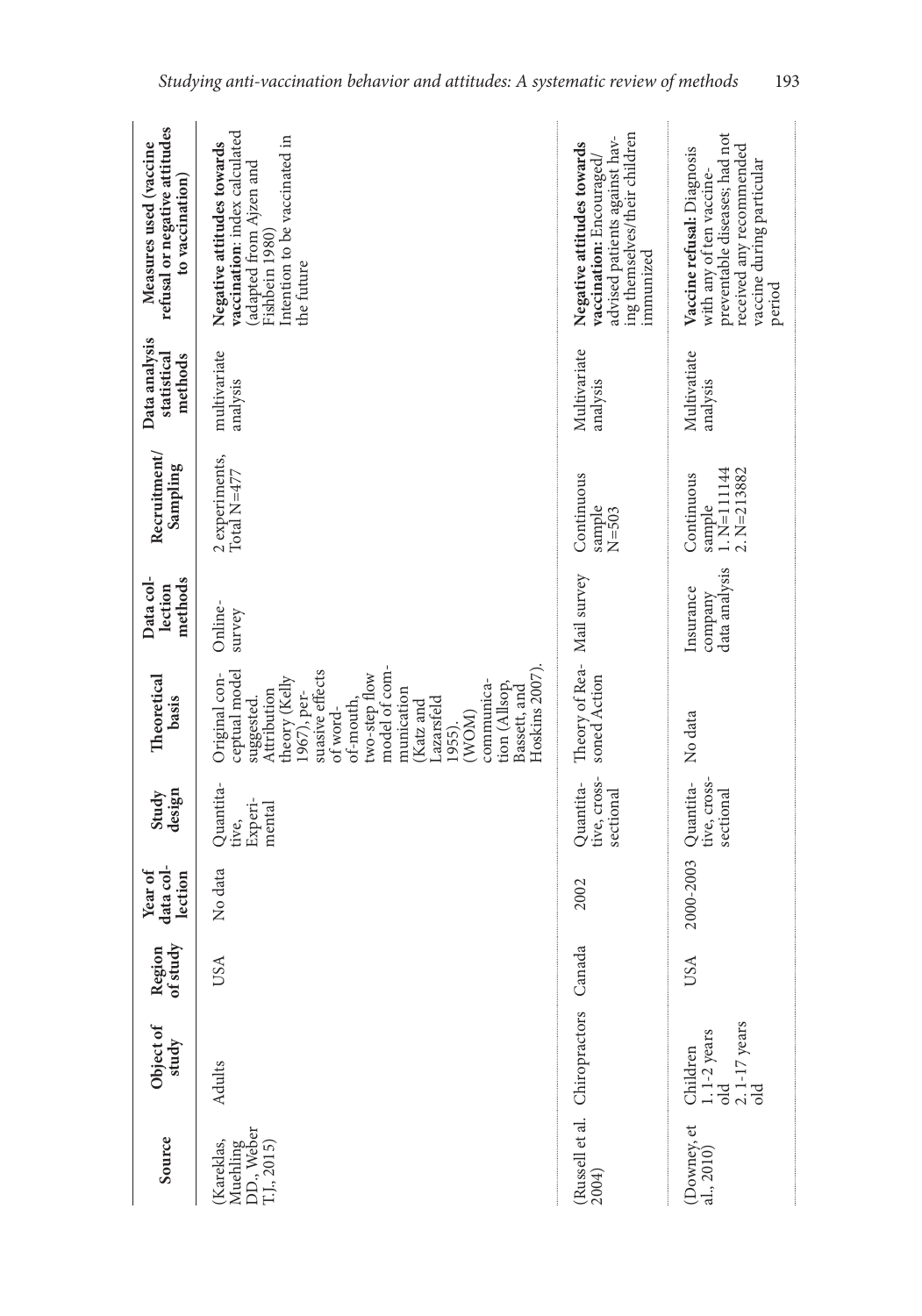| Source                                                       | Object of<br>study                                                                                                                               | of study<br>Region | data col-<br>Year of<br>lection | Study<br>design                        | <b>Theoretical</b><br>basis | Data col-<br>methods<br>lection | Recruitment/<br>Sampling                                                                                        | Data analysis<br>statistical<br>methods | refusal or negative attitudes<br>Measures used (vaccine<br>to vaccination)                                                                                                                                                                                                   |
|--------------------------------------------------------------|--------------------------------------------------------------------------------------------------------------------------------------------------|--------------------|---------------------------------|----------------------------------------|-----------------------------|---------------------------------|-----------------------------------------------------------------------------------------------------------------|-----------------------------------------|------------------------------------------------------------------------------------------------------------------------------------------------------------------------------------------------------------------------------------------------------------------------------|
| Tiedemann,<br>Klugmann<br>Teich,<br>2011)                    | from chronic<br>contra-indi-<br>Persons with<br>vaccination<br>suppressive<br>immuno-<br>(patients<br>suffering<br>cations<br>against<br>states) | many<br>Ger-       | 2009                            | tive, cross-<br>Quantita-<br>sectional | No data                     | analysis<br>Survey;<br>records  | Random,<br>$N = 203$                                                                                            | Bivariate<br>analysis                   | Vaccine refusal: Self-reported<br>incomplete vaccination or un-<br>No intention to be vaccinated<br>adequately vaccinated or not;<br>Evaluation of medical certifi-<br>sure as to whether they were<br>Negative attitudes towards<br>vaccination:<br>in the future<br>cates. |
| (Zuzak et al., Parents <sup>1</sup><br>2008)                 |                                                                                                                                                  | Switzer-<br>land   | 2006-2007                       | tive, cross-<br>Quantita-<br>sectional | No data                     | naire survey<br>Question-       | Non-probability<br>$N = 1007$                                                                                   | Bivariate<br>analysis                   | Refused (at least some) basic<br>Vaccine refusal:<br>vaccinations                                                                                                                                                                                                            |
| $\begin{array}{l} \text{(Show per al.)}\\ 2015) \end{array}$ | under 4 years<br>parents with<br>women and<br>Pregnant<br>children<br>old                                                                        | USA                | 2010-2013                       | tive, cross-<br>Quantita-<br>sectional | Health belief<br>model      | Survey (by<br>mail)             | 1) Random (ful-<br>nated and those<br>and purposive<br>ly-vaccinated)<br>undervacci-<br>who delay)<br>$N = 443$ | Bivariate<br>analysis                   | refused vaccination for per-<br>sonal, nonmedical reasons<br>Vaccine refusal:                                                                                                                                                                                                |
| (Enriquez et<br>al., 2005)                                   | scribed to an<br>Parents sub-<br>anti-vaccine<br>website                                                                                         | USA                | 2003                            | tive, cross-<br>Quantita-<br>sectional | No data                     | Mail survey                     | Continuous<br>$N=1177$<br>sample                                                                                | Bivariate<br>analysis                   | vaccines, refusing some vac-<br>Vaccine refusal: refusing all<br>cines                                                                                                                                                                                                       |
|                                                              | Adults accompanying patients of a                                                                                                                |                    | children's hospital             |                                        |                             |                                 |                                                                                                                 |                                         |                                                                                                                                                                                                                                                                              |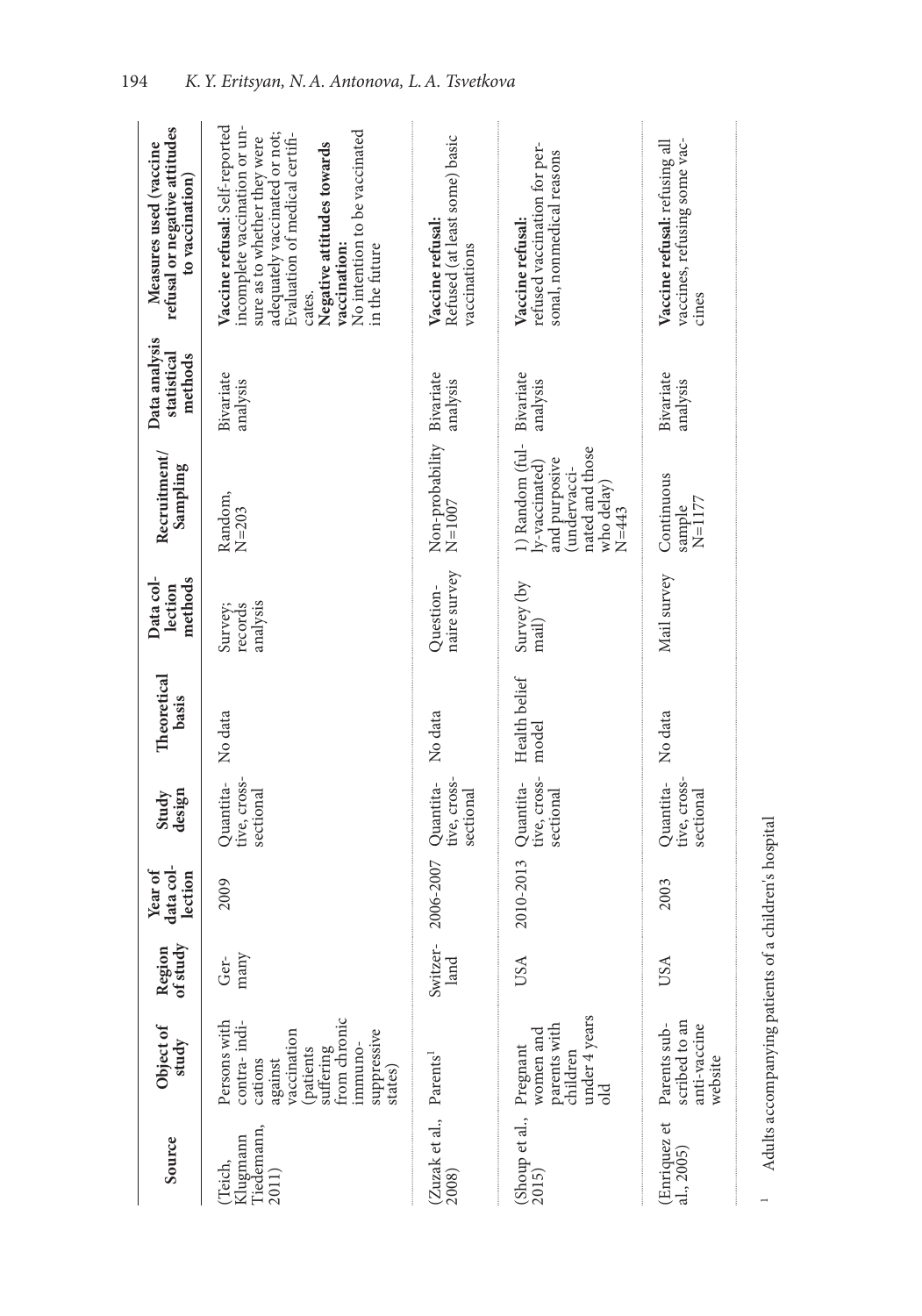| Source                        | Object of<br>study                                                                                                        | Region<br>of study | data col-<br>Year of<br>lection | design<br>Study                                           | Theoretical<br>basis | Data col-<br>methods<br>lection                                                                                                                            | Recruitment/<br>Sampling                                                                                                        | Data analysis<br>statistical<br>methods | refusal or negative attitudes<br>Measures used (vaccine<br>to vaccination) |
|-------------------------------|---------------------------------------------------------------------------------------------------------------------------|--------------------|---------------------------------|-----------------------------------------------------------|----------------------|------------------------------------------------------------------------------------------------------------------------------------------------------------|---------------------------------------------------------------------------------------------------------------------------------|-----------------------------------------|----------------------------------------------------------------------------|
| al., 2012)                    | children aged<br>6-23 months<br>old)<br>(McCauley et Parents (with                                                        | USA                | 2010                            | tive, cross-<br>Quantita-<br>sectional                    | No data              | Survey (by<br>phone)                                                                                                                                       | multi-staged<br>probability<br>sample                                                                                           | Descriptive                             | Vaccine refusal: Had not<br>received any vaccines                          |
|                               | vaccine based<br>(Luthy et. al., Parents (who<br>2012) rejected at<br>on personal<br>beliefs)<br>rejected at<br>least one | USA                | 2007-2008                       | tive-quan-<br>Qualita-<br>sectional<br>titative<br>Cross- | No data              | Mail survey                                                                                                                                                | swered an open-<br>ended question<br>(total number<br>(convenience)<br>$N = 287 - an -$<br>Accidental<br>sampling;<br>$= 801$ ) | Descriptive                             | east one vaccine for personal<br>Vaccine refusal: Refused at<br>reasons    |
| (Fredrickson<br>et al., 2004) | Health pro-<br>fessionals;<br>Parents                                                                                     | USA                | 1998                            | tive-quan-<br>sectional<br>Qualita-<br>titative<br>cross- | No data              | professionals<br>professionals<br>- as external<br>group (par-<br>ents, health<br>as external<br>2. Survey<br>(health<br>experts);<br>1. Focus<br>experts) | sampling (N-no<br>1. Accidental<br>focus groups<br>sampling, 32<br>2. Random<br>data)                                           | Descriptive<br>statistics               | Vaccine refusal: Refusal for<br>some or all vaccines                       |
| (Harmsen et<br>al., 2013)     | refusing vac-<br>partial vac-<br>cination or<br>choosing<br>cination<br>Parents                                           | Nether-<br>lands   | 2 years<br>2011                 | Qualitative No data                                       |                      | Focus group                                                                                                                                                | Random<br>$N=60$                                                                                                                | Not relevant                            | Vaccine refusal: Partial or<br>complete vaccine refusal                    |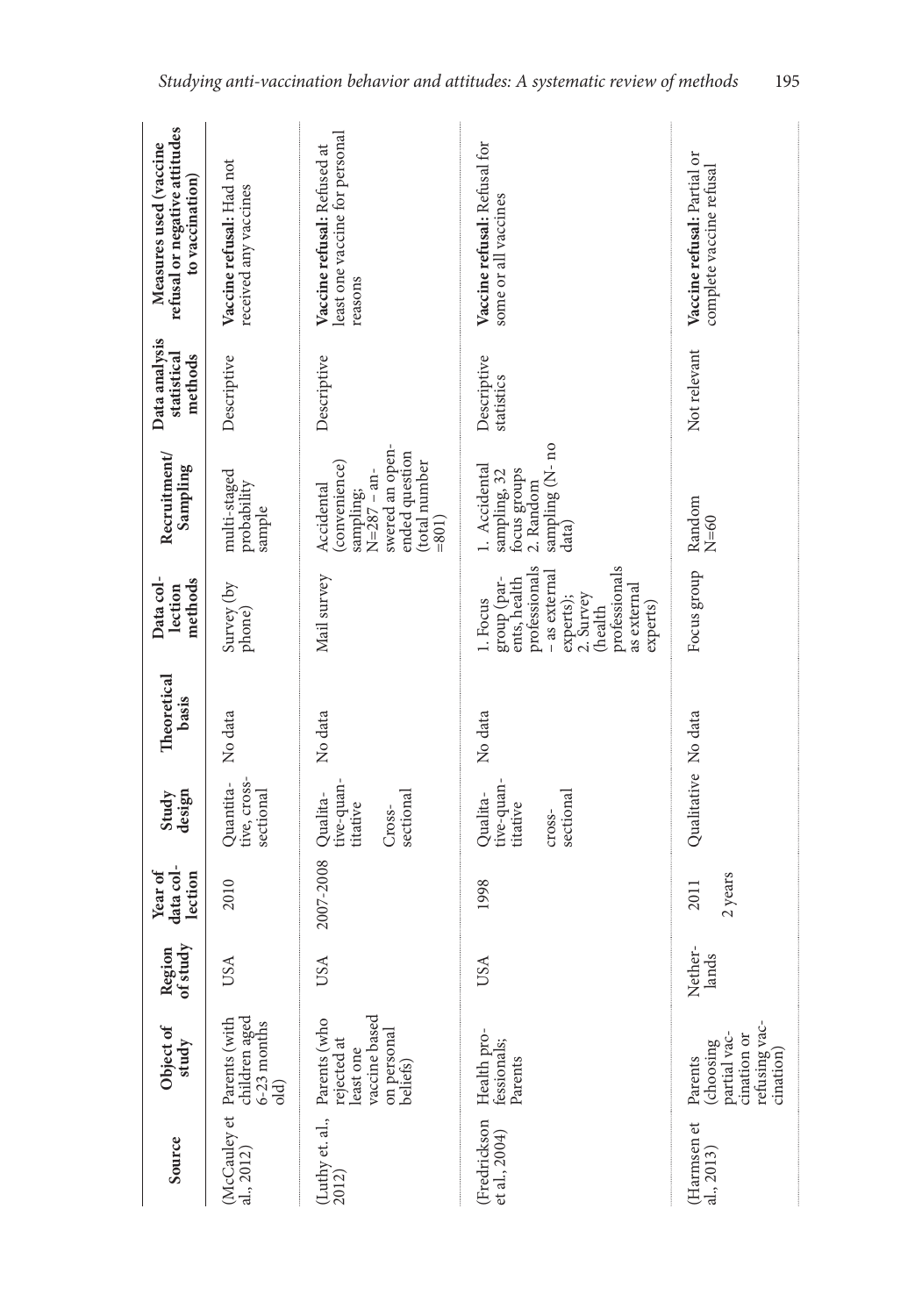| Source                                  | Object of<br>study                                                                                                           | of study<br>Region | data col-<br>Year of<br>lection | Study<br>design                    | Theoretical<br>basis                      | Data col-<br>methods<br>lection                                      | Recruitment/<br>Sampling                 | Data analysis<br>statistical<br>methods | refusal or negative attitudes<br>Measures used (vaccine<br>to vaccination |
|-----------------------------------------|------------------------------------------------------------------------------------------------------------------------------|--------------------|---------------------------------|------------------------------------|-------------------------------------------|----------------------------------------------------------------------|------------------------------------------|-----------------------------------------|---------------------------------------------------------------------------|
| (Reich, 2014) Parents                   | (mothers who<br>their children<br>or following<br>vaccination)<br>do not have<br>schedule of<br>vaccinated<br>their own      | USA                | 1 year                          |                                    | 2007-2013 Qualitative Gender theory Semi- | structured<br>interviews                                             | Purposive                                | Not relevant                            | Vaccine refusal: Partial or<br>complete vaccine refusal                   |
| Gazi, Khan,<br>(Quaiyum,<br>2011)       | completely or<br>professionals<br>incompletely<br>ians) (with<br>vaccinated<br>. Parents<br>2. Health<br>children<br>(guard- | Bangla-<br>desh    | No data                         | tive-quan-<br>Qualita-<br>titative | No data                                   | interviews;<br>structured<br>analysis<br>records<br>Survey;<br>semi- | 1. Purposive<br>$N = 1268$<br>sample:    | Not relevant                            | vaccinated/dropped out from<br>Vaccine refusal: Not fully<br>vaccination  |
| (Gullion,<br>Henry, Gul-<br>lion, 2008) | delaying vac-<br>cination of<br>vaccine or<br>(rejecting<br>children)<br>Parents                                             | USA                | No data                         |                                    | epidemiology<br>Qualitative Popular (lay) | structured<br>interviews<br>Semi-                                    | targeted sample, $N=25$<br>Snow-ball and | Not relevant                            | Vaccine refusal: Incomplete<br>or delayed vaccination                     |
| (Sobo, 2015)                            | go to an alter-<br>children who<br>native educa-<br>tion school<br>Parents of<br>(Waldorf<br>schools)                        | USA                | No data                         | Qualitative No data                |                                           | group and 2)<br>interviews<br>1) Focus                               | Random sample<br>1) $N=12$<br>2) $N=24$  | Content<br>analysis                     | Vaccine refusal: Have experi-<br>ence of vaccine refusal                  |